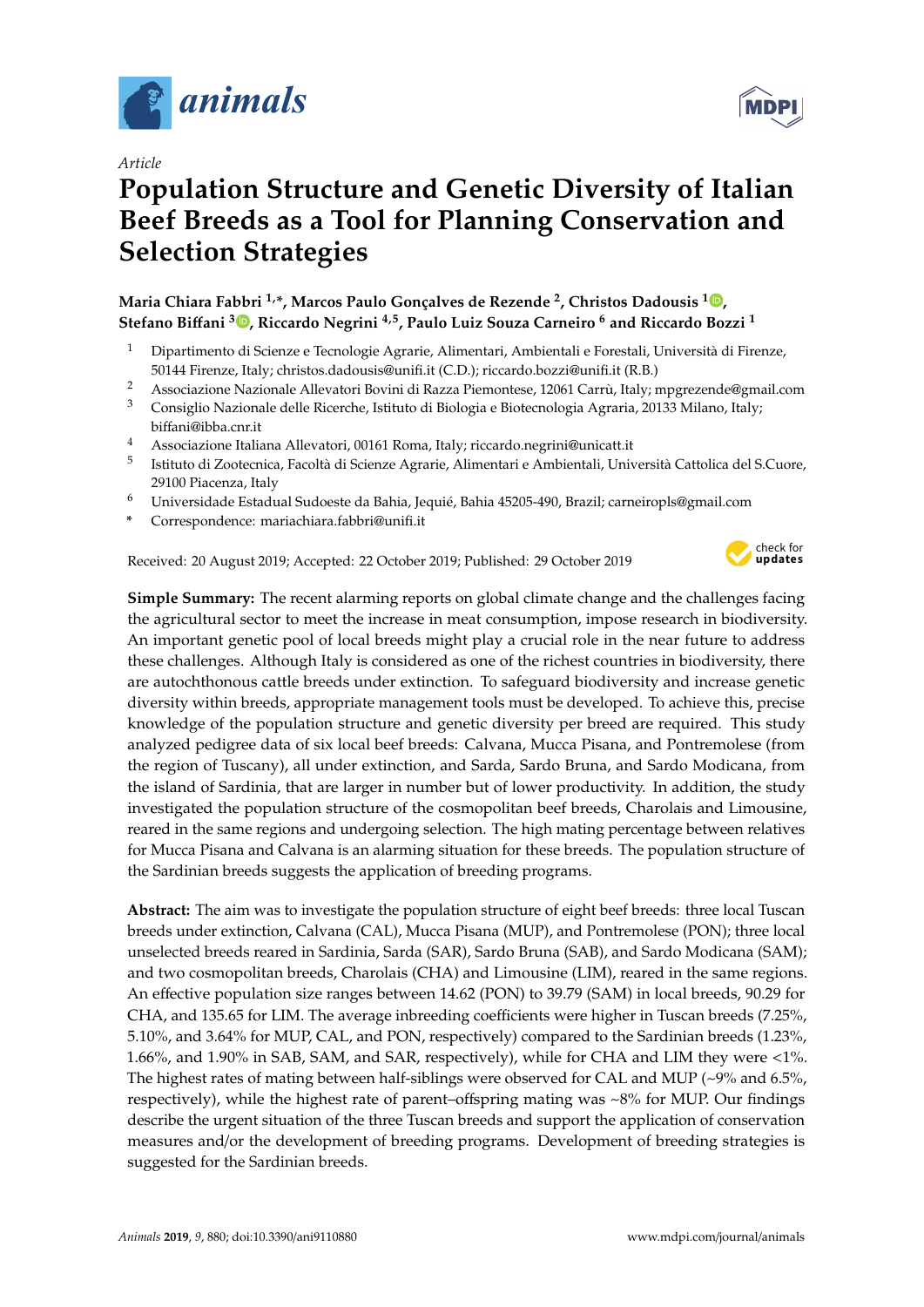**Keywords:** genetic diversity; beef cattle; pedigree analysis; autochthonous breeds; conservation

#### **1. Introduction**

Cattle domestication started in Southwest Asia, in the 9th millennium BC [\[1](#page-11-0)[,2\]](#page-11-1), while in Europe it began between 8800 to 8000 BC [\[3\]](#page-11-2), due to migration from the Near East. The effective size of female cattle founders has been estimated to be  $~80$  animals [\[2](#page-11-1)[,3\]](#page-11-2). Over time, natural and artificial selection resulted in the development of various breeds in the world. Artificial selection became more intense due to the Industrial Revolution and urbanization which begun in the 19th century and drastically changed global food consumption as well as increased the request for meat production [\[4\]](#page-11-3). This further led to the development of modern breeding both in plants and animals at the beginning of the 20th century [\[5\]](#page-12-0) to meet the levels of increased food consumption. For several decades breeding programs were mainly focused on the development of high-performance cattle breeds, specialized for dairy, beef, or dual-purpose (milk and meat). As a result, today's global food market is heavily based on cosmopolitan breeds. Nevertheless, the high success of cosmopolitan breeds worldwide resulted in the loss of interest in local breeds, which represented valuable genetic resources [\[6–](#page-12-1)[8\]](#page-12-2). This situation is very likely to continue in the future based on predictions for the upcoming decades of a continued increase in the global population and food consumption [\[5,](#page-12-0)[9–](#page-12-3)[11\]](#page-12-4).

The Food and Agricultural Organization (FAO) has reported 1224 local cattle breeds worldwide [\[12\]](#page-12-5). From those, 181 are extinct, 105 at critical risk, and 140 are considered endangered. The majority of those breeds are of European and Caucasian origin (119 extinct, 91 at critical risk, and 108 endangered). In Italy, 61 cattle breeds are registered, 51 of which represent local breeds. From those, 18 are extinct, 7 at critical risk, 8 endangered, and 3 in a vulnerable situation [\[13\]](#page-12-6). The Italian Breeders Association (AIA; Associazione Italiana Allevatori, Rome), has officially recognized 16 local cattle breeds at risk of extinction. From those, six are considered as beef (Calvana, Mucca Pisana, Pontremolese, Sarda, Sardo Bruna, and Sardo Modicana) and the remaining 10 as dual-purpose breeds. All 16 breeds are enrolled in the register of autochthonous cattle populations at limited diffusion (Registro Anagrafico delle razze bovine autoctone a limitata diffusione), with the aim to safeguard and adopt conservation measures for them. There is no breeding program running for any of these breeds and some populations are under extinction or at critical numbers, with a high risk of extinction. Regarding the Italian beef sector, the preference of Italian farmers for the Piedmontese, firstly, and later on for the imported Limousine and Charolais, over other beef breeds has resulted in a loss of interest for the rest of the Italian local beef breeds in the past several decades.

Nevertheless, there exist advantages related to the presence and maintenance of local breeds [\[14\]](#page-12-7). Firstly, local breeds represent a significant genetic and economic resource, being able to adapt to various landscapes where cosmopolitan breeds cannot benefit. They are more rustic and resistant to their local environment than their cosmopolitan counterparts. Moreover, they represent an important gene bank that could be essential to address future climate changes, or potential disease outbreaks [\[15\]](#page-12-8), and hence to preserve the global food production chain [\[16\]](#page-12-9). In addition, they play an important role in the preservation of human cultural inheritance. For example, local breeds have been used by farmers for organic farming and manufacturing of niche products in mountainous regions. Nevertheless, low production remains the limiting factor for the farming of local breeds that endangers their existence.

Genetic diversity is a primary step for the establishment of a breeding program or to take conservation measures. It is defined as the measure of genetic differences between and within groups of animals and is highly related to the selection and adaptation of a breed to the local environment. There are several causes that influence genetic diversity, such as migration, mutation, selection, drift, bottleneck, and inbreeding [\[16\]](#page-12-9). The first two processes may also bring an increase in genetic diversity, while selection via assortative mating and high levels of inbreeding (as a result of unsupervised mating among relatives) can lead to allele fixation. The inbreeding rate (∆*F*; per year or generation) has been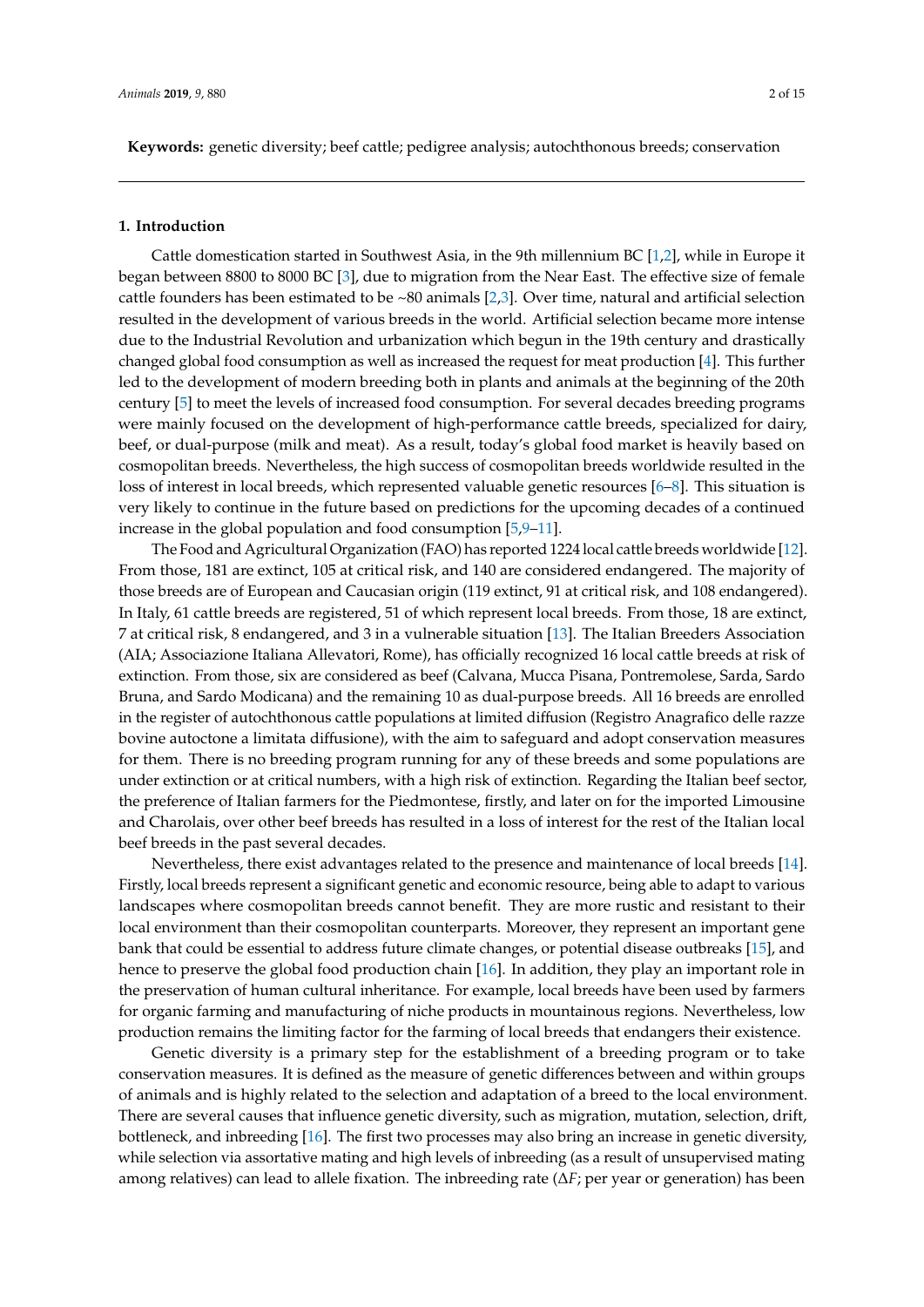used to evaluate how genetic diversity evolves during breed history [\[17\]](#page-12-10). In particular, ∆*F* summarizes the increase in inbreeding values per generation (or year) at a population level, providing an overview of genetic diversity and the risk of inbreeding depression. This last phenomenon is essential to be controlled in livestock species, because it can cause a decrease in performance (such as growth, meat quality, and quantity) [\[18,](#page-12-11)[19\]](#page-12-12) and reduced fitness [\[17\]](#page-12-10). The rate of inbreeding is also related to the effective population size (*Ne*) by the equation ∆*F* = 1/2*Ne*. *Ne* is defined as the number of individuals that effectively participate in producing the next generation and is often lower than the census of the total number of individuals [\[20\]](#page-12-13). Consequently, it is a factor that contributes to the genetic diversity of a breed and its conservation status.

Pedigree analysis is a primary step that enables the characterization of the genetic diversity of populations: it identifies genetic variability and changes in the population structure in consecutive generations. It describes and quantifies the increase of homozygosity and the level of inbreeding in the population, important factors to be considered either for breeding or conservation schemes. Indeed, demographic analyses can also help to understand factors regarding genetic history, conservation status of a population, and relationships within and between breeds [\[21\]](#page-12-14). Although several studies have been carried out on the population structure and genetic diversity of cattle [\[22–](#page-12-15)[24\]](#page-12-16), only a few were focused on small populations.

Our aim was to investigate the population structure and genetic diversity of six Italian local beef breeds, three reared in Tuscany (Calvana (CAL), Mucca Pisana (MUP), Pontremolese (PON)) and three in Sardinia (Sarda (SAR), Sardo Bruna (SAB), and Sardo Modicana (SAM)), utilizing pedigree information to support the development of strategies for conservation or breeding. Following FAO legislation, CAL, MUP, and SAM were classified as endangered breeds, while PON was set to a critical situation. No risk of extinction exists for SAR and SAB breeds, with each of these two breeds having a few thousand animals. In addition, to compare with cosmopolitan breeds, we analyzed pedigree data from the Italian populations of Charolais (CHA) and Limousine (LIM).

#### **2. Materials and Methods**

#### *2.1. Data*

Pedigree information of the local breeds was supplied by the Italian Breeders Association (AIA; Associazione Italiana Allevatori, Rome) and by the breeding association (Associazione Nazionale Allevatori delle razze bovine Charolaise e Limousine–ANACLI, Rome) for the two cosmopolitan breeds. Our full dataset included animals born between 1980 and 2018, and consisted of 2798 CAL, 3399 MUP, 328 PON, 97,163 SAR, 74,981 SAB, 25,355 SAM, 99,464 CHA, and 322,321 LIM cattle. Table [1](#page-2-0) summarizes the pedigree data per breed.

| Breed <sup>1</sup> | N       | <b>Males</b> | <b>Females</b> | <b>Generations</b> |
|--------------------|---------|--------------|----------------|--------------------|
| Tuscan             |         |              |                |                    |
| CAL                | 2798    | 1201         | 1597           | 10                 |
| <b>MUP</b>         | 3399    | 1447         | 1952           | 14                 |
| <b>PON</b>         | 328     | 147          | 181            | 13                 |
| Sardinian          |         |              |                |                    |
| <b>SAR</b>         | 97,163  | 28,869       | 68,294         | 11                 |
| <b>SAB</b>         | 74,981  | 13,697       | 61,284         | 10                 |
| <b>SAM</b>         | 25,355  | 10,398       | 14,957         | 12                 |
| Cosmopolitan       |         |              |                |                    |
| <b>CHA</b>         | 99,464  | 39,171       | 60,293         | 18                 |
| LIM                | 322,321 | 133,445      | 188,876        | 15                 |

<span id="page-2-0"></span>**Table 1.** Number of pedigree records (*N*), number of males, females, and generations for each breed.

<sup>1</sup> CAL = Calvana; MUP = Mucca Pisana; PON = Pontremolese; SAR = Sarda; SAB = Sardo Bruna; SAM = Sardo Modicana; CHA = Charolais; LIM = Limousine.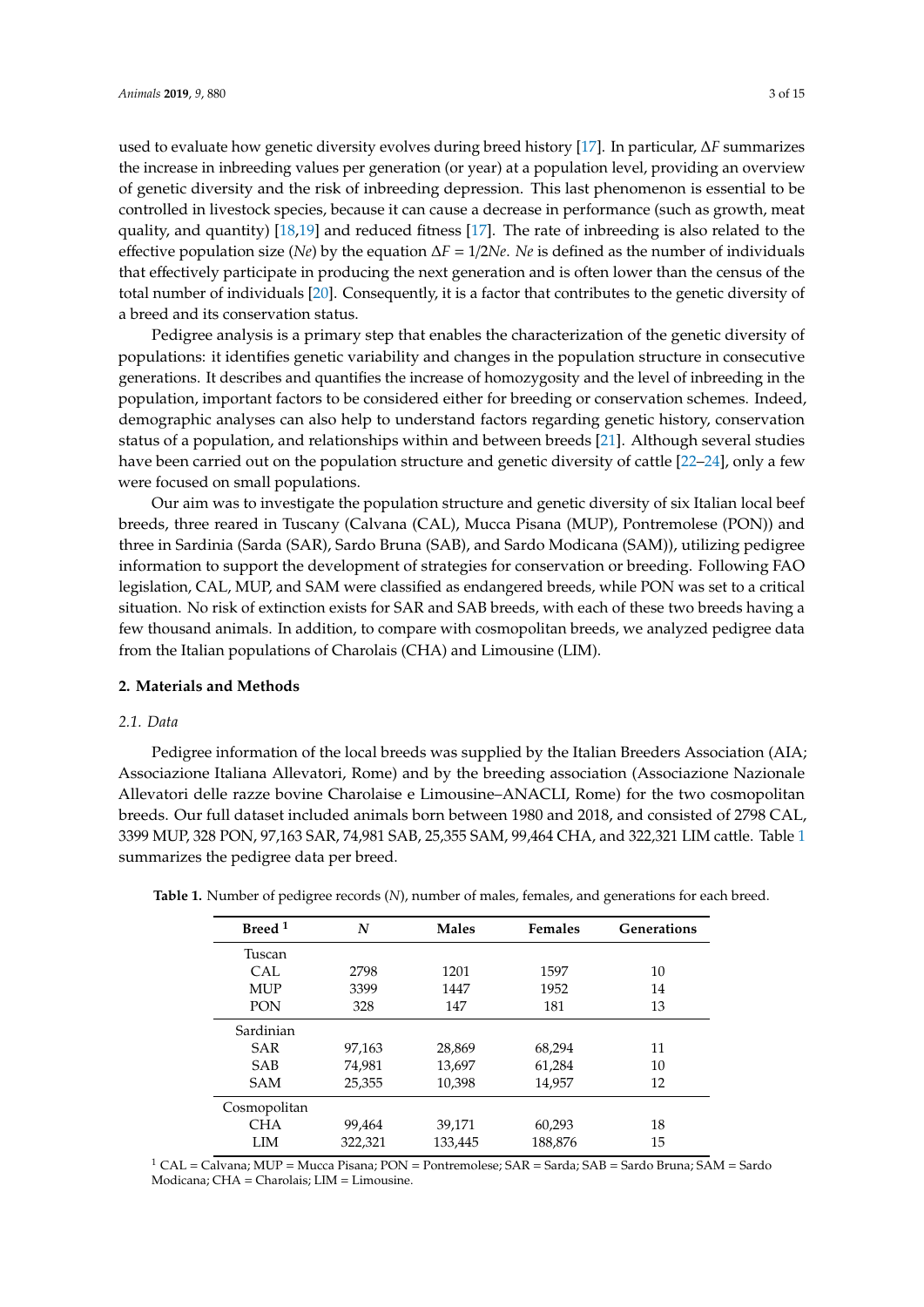#### *2.2. Pedigree Analysis*

Genetic analysis was carried out with the ENDOG v4.8 software [\[25\]](#page-12-17). Pedigree completeness was evaluated with the following parameters: (i) equivalent complete generations (equiGen; defined as the sum for  $(1/2)^n$ , where n is the number of generations separating the individual from each of its known ancestors [\[26\]](#page-13-0)); (ii) maximum complete generations (maxGen; number of generations separating an animal from its furthest ancestor [\[27\]](#page-13-1)); and (iii) full complete generations (fullGen; number of generations separating the offspring from the furthest generation, where both parental lines of the individual are known. Ancestors with both parents unknown were considered as founders). To identify individuals with insufficient pedigree information to estimate inbreeding, the pedigree completeness index (PCI) was also calculated [\[28\]](#page-13-2).

$$
PCI = \frac{4 \times C_{sire} \times C_{dam}}{C_{sire} + C_{dam}}
$$

where *Csire* and *Cdam* were contributions from the paternal and maternal lines calculated (separately for each line) as

$$
C = \frac{1}{d} \sum_{i=1}^{d} g_i
$$

where  $g_i$  is the proportion of known ancestors in generation  $i$  and  $d$  is the total number of generations. Generation interval (GI) was defined with two measures: (i) the average age of parents at the birth of all their progenies and (ii) the average age of parents at the birth of the progenies that were used for reproduction. Both parameters were calculated for the classical four pathways (father–son, father–daughter, mother–son, and mother–daughter).

#### *2.3. Genetic Diversity*

Genetic diversity was described with three parameters: (i) inbreeding coefficient (*F*; the probability that an individual has two identical alleles by descent) calculated according to Meuwissen and Luo [\[29\]](#page-13-3); (ii) average relatedness coefficient (AR; the probability that an allele randomly chosen from the whole population belongs to a given animal) that defines the mean relationship of each individual with the rest of the population, and was computed following Gutiérrez et al. [\[25\]](#page-12-17); and (iii) rate of inbreeding (∆*F* = <sup>1</sup> <sup>2</sup>∗*Ne*), where *Ne* is the effective population size. *Ne* was computed via regression as following:

$$
Ne = \frac{1}{2*b}
$$

where  $b$  is the regression coefficient of the individual  $F$  over equiGen. To overcome pedigree incompleteness, equiGen was used.

In addition, for a better description of the population structure within each breed, the frequency of mating between close relatives—full-siblings (sibs), half-sibs, and parent with offspring—were calculated.

Also, the effective number of founders (*fe*) [\[22\]](#page-12-15), and the effective number of ancestors (*fa*) [\[25\]](#page-12-17) were considered. The *fe*/*fa* ratio and the number of ancestors explaining 50% [\[22,](#page-12-15)[24\]](#page-12-16) of the genetic contribution (ANC\_50), expressed as a percentage on reference population [\[25\]](#page-12-17), were also calculated. Ratio  $f e / f a = 1$  shows the absence of bottleneck in the population under study, and low ANC\_50 is an indicator of the founder effect [\[30\]](#page-13-4).

Pedigree content (i.e., the proportion of known parents in each generation) was analyzed for each breed to estimate the contribution of each ancestor (for male and female lines) up to the fifth parental generation [\[25\]](#page-12-17).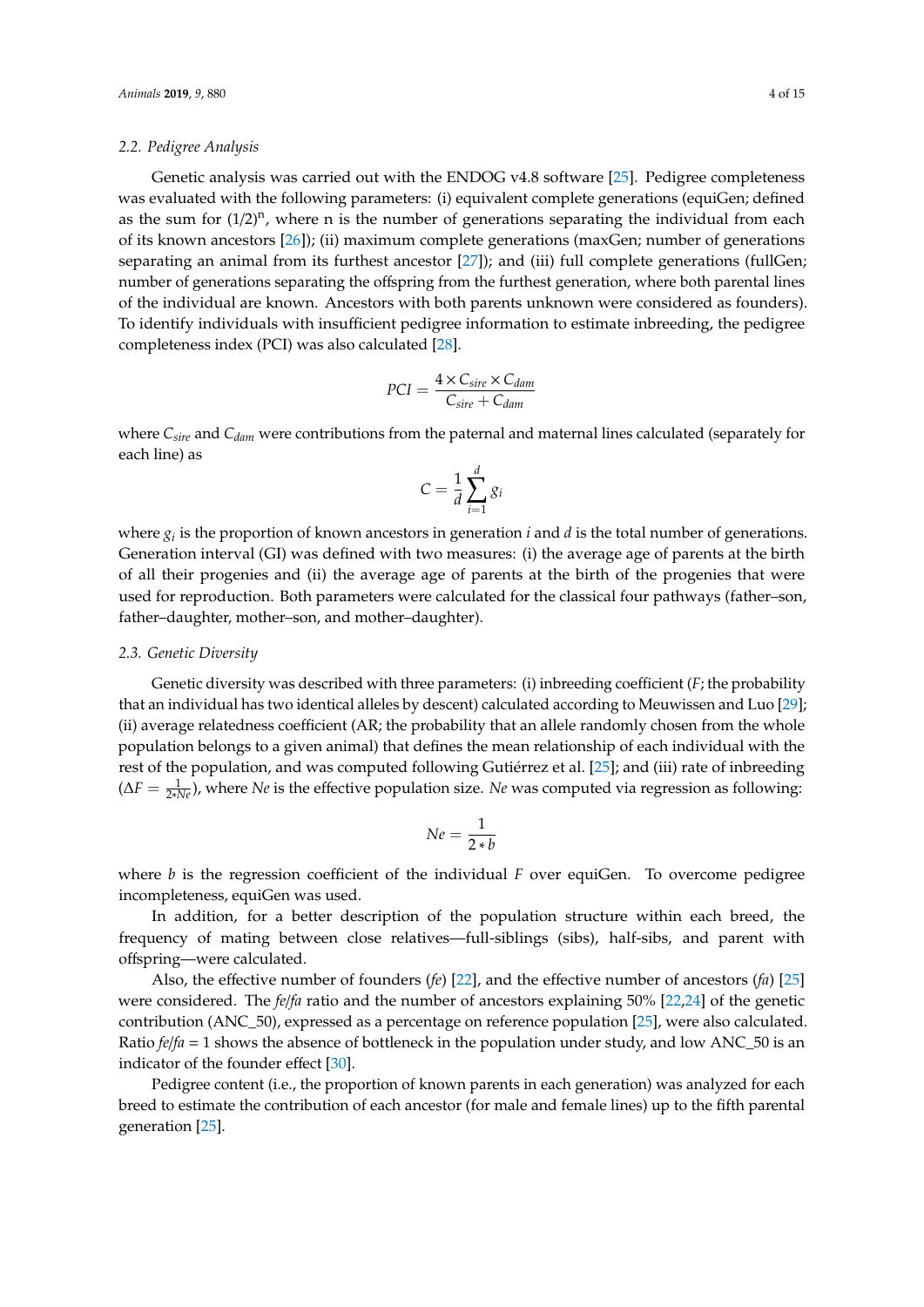#### *2.4. Principal Component Analysis*

Principal component analysis (PCA) summarizes correlated variables into a reduced set of mutually uncorrelated variables (PCs, principal components), allowing a dimensionally reduced visualization while keeping a certain amount of the original variance. Each of the PCs contains all the original variables. The PCs are constructed by maximum variability explained in the data and with the constrain to be orthogonal to each other. This helps to summarize information and to better study relationships among the samples [\[31\]](#page-13-5). PCA was performed on a set of population parameters to identify potential differences among the breeds under study. The parameters considered were average inbreeding coefficient (AVG\_F), true mean inbreeding (TMI; including only the animals with at least three complete generations traced), GI, ANC\_50, average relatedness (AR), average pedigree content (P\_CONT), and *Ne* calculated based on equiGen. Moreover, the relative change of population size, expressed both as average population size ratio (APSR =  $mean \Big[\Big(\frac{N_y}{Ny+1} \times 100\Big)-100\Big]$ , where  $N$  is the total number of animals per year and  $y = \{2000, \ldots, 2016\}$ , and average standard deviation of population size ratio (APSSD), were included. Past software was used for the PCA [\[32\]](#page-13-6).

#### **3. Results**

#### *3.1. Pedigree Analysis*

<span id="page-4-0"></span>The pattern of male to female ratio per generation was similar for CAL, MUP, SAM, SAR, CHA, and LIM, with more stable numbers between males and female during the generations, while SAB and PON had fluctuating trends (Supplementary Material, Figure S1). Table [2](#page-4-0) summarizes the average of the four pedigree completeness parameters for each breed.

| Breed <sup>1</sup> | EquiGen <sup>2</sup> | FullGen $3$ | MaxGen <sup>4</sup> | PCI $(%)$ <sup>5</sup> |
|--------------------|----------------------|-------------|---------------------|------------------------|
| Tuscan             |                      |             |                     |                        |
| CAL                | 2.87                 | 2.04        | 4.44                | 66                     |
| <b>MUP</b>         | 3.91                 | 2.44        | 7.55                | 74                     |
| PON                | 2.10                 | 1.06        | 4.24                | 38                     |
| Sardinian          |                      |             |                     |                        |
| <b>SAR</b>         | 1.10                 | 0.64        | 1.89                | 22                     |
| <b>SAB</b>         | 0.75                 | 0.45        | 1.20                | 15                     |
| <b>SAM</b>         | 1.85                 | 1.08        | 3.18                | 39                     |
| Cosmopolitan       |                      |             |                     |                        |
| <b>CHA</b>         | 2.79                 | 1.51        | 6.39                | 50                     |
| <b>LIM</b>         | 3.07                 | 1.79        | 5.83                | 59                     |

**Table 2.** Pedigree completeness parameters.

 $1$  CAL = Calvana; MUP = Mucca Pisana; PON = Pontremolese; SAR = Sarda; SAB = Sardo Bruna; SAM = Sardo Modicana; CHA = Charolais; LIM = Limousine. <sup>2</sup> equiGen = average values of equivalent complete generations.<br><sup>3</sup> fullGen = average values of full complete generations. <sup>4</sup> maxGen = average values of maximum complete generations.  $5$  PCI = pedigree completeness index expressed as a percentage.

MUP had the highest PCI values (74%), followed by CAL and LIM (66% and 59%, respectively). Intermediate PCI values were observed for CHA, PON, and SAM, while SAR and SAB had the lowest PCI values. As expected, pedigree quality increased over time with a similar pattern for both PCI and equiGen indices (Figures S2 and S3). GI in years was rather high for all local breeds, with the lowest values observed in SAM (7.8) and the highest in SAB (13.3). SAR and CAL had similar GI ( $\sim$ 10). As shown in Table [3,](#page-5-0) LIM and CHA had a lower average GI (7.0 and 6.7, respectively).

It should be noted, however, that there was variation within each breed, with standard deviation (SD) estimates of GI being equal to the mean or slightly higher. Moreover, the highest GI for the father–son and father–daughter paths was found for PON. The lowest values for the father–son path were observed for SAB and CHA, while CHA also had the lowest GI for the father–daughter path.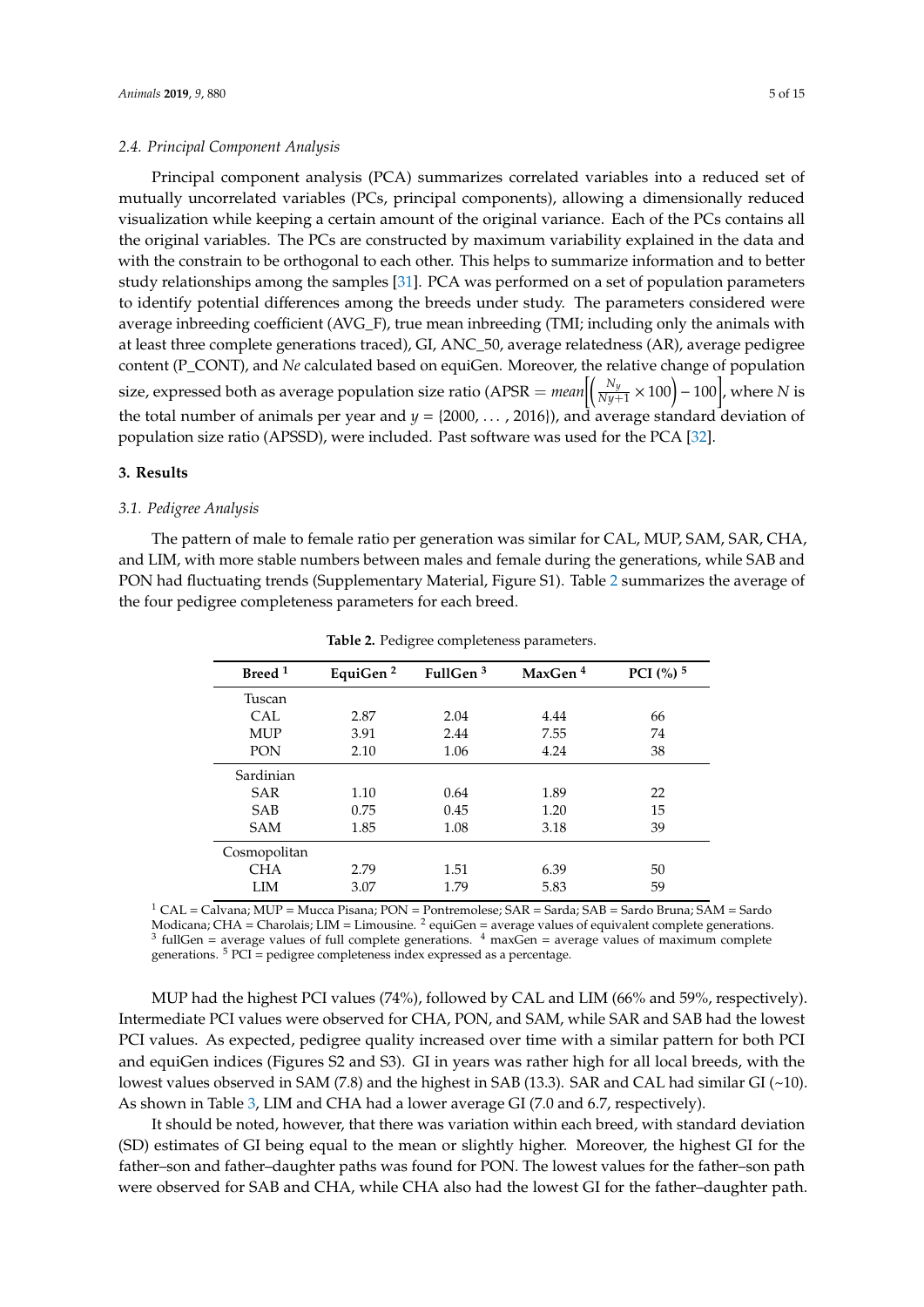The maternal intervals were shorter than the paternal for MUP and PON, while for SAB, SAM, CHA, and LIM, maternal pathways were greater. Equal father/mother to daughter GI was observed for SAR (10.7). CAL showed similar GI in the four pathways which varied between 9.55 (father–son) and 10.54 (mother–son) (Table [3\)](#page-5-0). The largest differences between maternal and paternal pathways were observed for PON (paternal pathway ~15 years, maternal pathways ~9 years) as shown in Figure S4.

**Pathway CAL MUP PON SAR SAB SAM CHA LIM** Father to sons  $9.55_{(13.83)}$   $9.26_{(11.33)}$   $13.20_{(14.01)}$   $11.22_{(14.79)}$   $6.17_{(7.69)}$   $7.26_{(11.61)}$   $6.35_{(7.46)}$   $7.25_{(10.11)}$ Father to daughters  $\begin{array}{ccccccccc}\n & 10.37_{(14.17)} & 9.86_{(11.04)} & 17.12_{(17.59)} & 10.66_{(14.24)} & 7.24_{(8.70)} & 7.35_{(11.45)} & 5.46_{(4.72)} & 6.22_{(6.89)} \\
\hline\n\text{Mother to sons} & 10.54_{(13.30)} & 6.82_{(7.32)} & 8.10_{(10.25)} & 8.57_{(8.47)} & 10.86_{(12$ Mother to sons  $10.54_{(13.30)}$   $6.82_{(7.32)}$   $8.10_{(10.25)}$   $8.57_{(8.47)}$   $10.86_{(12.68)}$   $7.88_{(6.47)}$   $7.62_{(8.80)}$   $9.13_{(12.55)}$  $\hbox{Mother to daughters} \qquad 10.27_{(12.77)} \qquad 8.20_{(9.78)} \qquad 9.85_{(9.95)} \qquad 10.69_{(12.68)} \qquad 16.49_{(18.96)} \qquad 8.19_{(8.28)} \qquad 7.78_{(8.11)} \qquad 7.52_{(8.04)}$ Total Interval  $10.29_{(13.49)}$   $8.94_{(10.38)}$   $12.51_{(13.86)}$   $10.60_{(13.19)}$   $13.30_{(16.72)}$   $7.80_{(9.54)}$   $6.69_{(7.00)}$   $7.05_{(8.13)}$ 

<span id="page-5-0"></span>Table 3. Generation interval <sup>1</sup> in years for each breed <sup>2</sup>, calculated in the classical four pathways (standard deviations in parenthesis).

<sup>1</sup> Generation interval was measured as the average age of parents at the birth of all their progenies; <sup>2</sup> CAL = Calvana; MUP = Mucca Pisana; PON = Pontremolese;  $\angle$ SAR = Sarda; SAB = Sardo Bruna; SAM = Sardo Modicana; CHA = Charolais; LIM = Limousine.

#### *3.2. Genetic Diversity*

Estimated genetic parameters per breed are summarized in Table [4.](#page-5-1) The average *F* for the Tuscan breeds were 7.25%, 5.10%, and 3.64% for MUP, CAL, and PON, respectively. Sardinian breeds showed lower values (1.23%, 1.66%, and 1.90% for SAB, SAM, and SAR, respectively), while CHA and LIM had inbreeding coefficients less than 1%. True mean inbreeding (TMI) was higher than *F* values in all the breeds studied.

<span id="page-5-1"></span>

| Breed <sup>1</sup> | Ne <sup>2</sup> | $\Delta F$ (%) <sup>3</sup> | $F$ (%) $^{4}$ | TMI $(%)$ <sup>5</sup> | AR $(%)$ <sup>6</sup> |
|--------------------|-----------------|-----------------------------|----------------|------------------------|-----------------------|
| Tuscan             |                 |                             |                |                        |                       |
| <b>CAL</b>         | 19.68           | 2.54                        | 5.10           | 6.00                   | 6.39                  |
| <b>MUP</b>         | 18.52           | 2.70                        | 7.25           | 8.00                   | 10.54                 |
| PON                | 14.62           | 3.42                        | 3.64           | 5.60                   | 7.15                  |
| Sardinian          |                 |                             |                |                        |                       |
| <b>SAR</b>         | 16.64           | 3.00                        | 1.90           | 5.10                   | 0.04                  |
| <b>SAB</b>         | 18.91           | 2.64                        | 1.23           | 5.10                   | 0.05                  |
| <b>SAM</b>         | 39.79           | 1.26                        | 1.66           | 2.80                   | 0.37                  |
| Cosmopolitan       |                 |                             |                |                        |                       |
| <b>CHA</b>         | 90.29           | 0.55                        | 0.96           | 1.30                   | 0.20                  |
| LIM                | 132.65          | 0.37                        | 0.71           | 0.90                   | 0.20                  |

**Table 4.** Genetic variability parameters for each breed.

 $1$  CAL = Calvana; MUP = Mucca Pisana; PON = Pontremolese; SAR = Sarda; SAB = Sardo Bruna; SAM = Sardo Modicana; CHA = Charolais; LIM = Limousine. <sup>2</sup> *Ne* = effective population size based on equivalent generations.  $3 \Delta F$  = rate of inbreeding.  $4 F$  = inbreeding coefficient.  $5 TMI$  = true mean inbreeding.  $6 AR$  = average relatedness.

In general, inbreeding increased by generation. For CHA and LIM, the increase was relatively small (Figure [1\)](#page-6-0).

Estimates of *Ne* also varied among breeds. For the local breeds, the values ranged from 14.62 (PON) to 39.79 (SAM). *Ne* was similar for MUP, SAB, SAR, and CAL. Concerning the two cosmopolitan breeds, *Ne* estimates were much higher (Table [4\)](#page-5-1). The average ∆*F* was very low in LIM, CHA, and SAM, while the Tuscan breeds, SAR and SAB, had inbreeding rates ranging between 2.54% (CAL) and 3.42% (PON). The AR values, expressed as a percentage, were generally higher in breeds with high *F*. The *fe*/*fa* ratio was practically around 1 for all the local breeds indicating the absence of narrow bottlenecks, whereas CHA and LIM had a higher ratio (3 and 2.1, respectively) (Table [5\)](#page-6-1).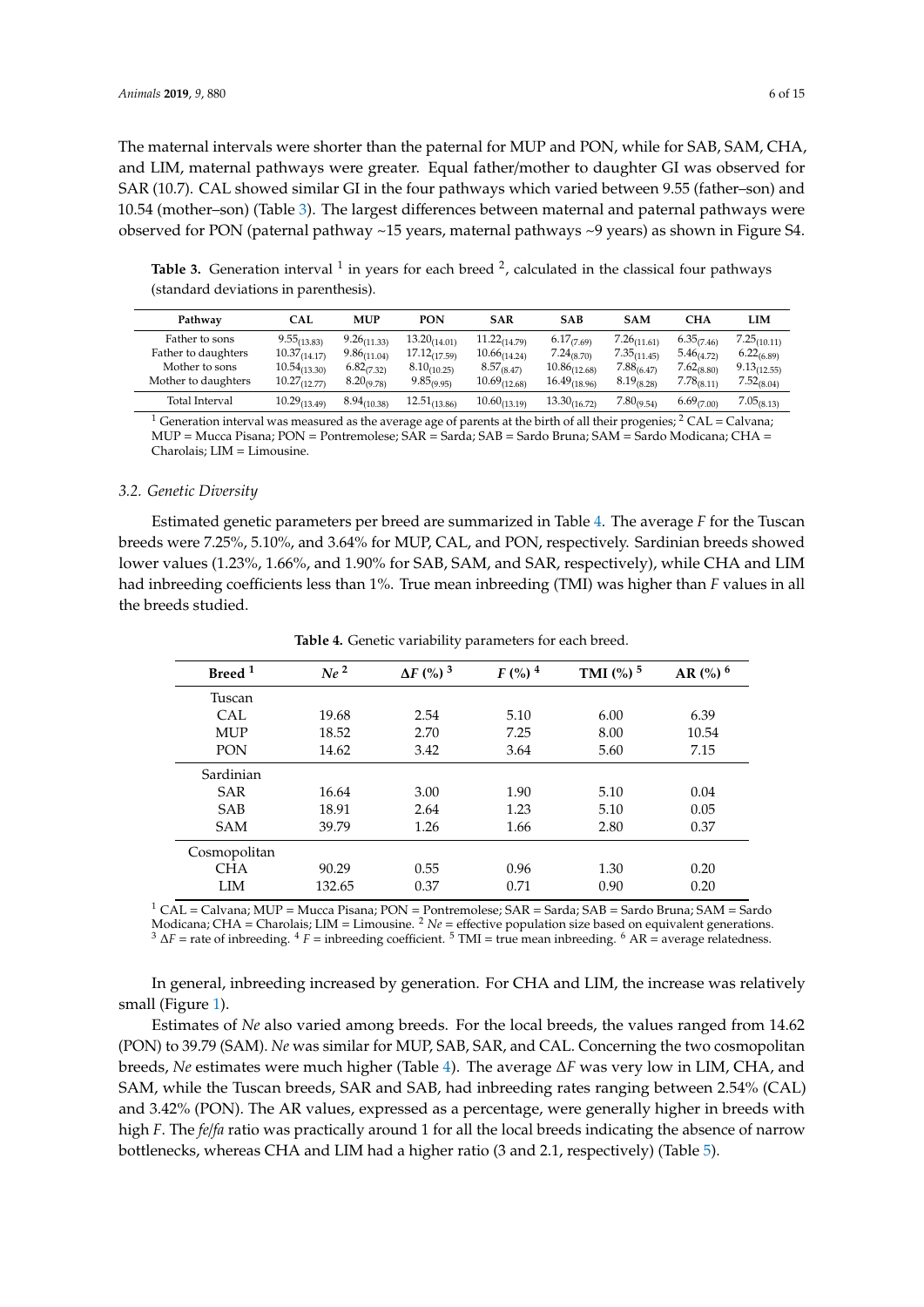<span id="page-6-0"></span>

Figure 1. Rate of inbreeding ( $\Delta F$ ) per generation for each breed, where CAL = Calvana; MUP = Mucca Pisana; PON = Pontremolese; SAR = Sarda; SAB = Sardo Bruna; SAM = Sardo Modicana; CHA = Pisana; PON = Pontremolese; SAR = Sarda; SAB = Sardo Bruna; SAM = Sardo Modicana; CHA = Charolais; LIM = Limousine. Charolais; LIM = Limousine.

<span id="page-6-1"></span>

| Breed <sup>1</sup> | fe/fa <sup>2</sup> | ANC_50 $3$ | <b>P_CONT</b> $\binom{0}{0}$ <sup>4</sup> | APSR <sup>5</sup> | APSSD $6$ |
|--------------------|--------------------|------------|-------------------------------------------|-------------------|-----------|
| Tuscan             |                    |            |                                           |                   |           |
| CAL                | 1.1                | 8          | 92                                        | 1.40              | 14.34     |
| <b>MUP</b>         | 1.1                | 5          | 94                                        | $-1.42$           | 27.57     |
| PON                | 1.1                | 5          | 73                                        | $-103.23$         | 454.11    |
| Sardinian          |                    |            |                                           |                   |           |
| <b>SAR</b>         | $1.2\,$            | 542        | 61                                        | $-4.03$           | 21.85     |
| <b>SAB</b>         | $1.2\,$            | 294        | 48                                        | 2.26              | 20.08     |
| <b>SAM</b>         | 1.2                | 96         | 78                                        | $-4.38$           | 9.50      |
| Cosmopolitan       |                    |            |                                           |                   |           |
| <b>CHA</b>         | 3.0                | 219        | 77                                        | 3.60              | 7.05      |
| LIM                | 2.1                | 330        | 83                                        | 6.04              | 6.25      |

**Table 5.** Population parameters for each breed.

 $\overline{1}$  CAL = Calvana; MUP = Mucca Pisana; PON = Pontremolese; SAR = Sarda; SAB = Sardo Bruna; SAM = Sardo Modicana; CHA = Charolais; LIM = Limousine. <sup>2</sup> *felfa* = ratio of effective number of founders to effective number of Sardinian = population size expressed as average ratio throughout the years. <sup>6</sup> APSSD = population size expressed as average standard deviation throughout the years. ancestors.  $3$  ANC\_50 = ancestors explaining 50% of the genetic contribution.  $4$  P\_CONT = pedigree content.  $5$  APSR

The estimated ANC\_50 reflects the size of the different populations, with extremely low values found for the Tuscan breeds, intermediate for SAM  $(\sim100)$ , and high values (>200) for SAB, SAM, CH[A](#page-6-1), and LIM (Table 5). APSR and APSSD were much higher (>|100|) in PON, compared to the rest, indicating large fluctuations in the population size throughout the years. For the rest of the breeds, APSR varied between -4.38 (SAM) and 6.04 (LIM), while APSSD ranged between 6.25 and 27.57 (for LIM and MUP, respectively).

Regarding P\_CONT, CAL and MUP breeds presented the highest average values of the first generation (92% and 94%, respectively), followed by LIM, whereas the lowest value was found for SAB (48%) (Table 5). The percentages of known parents, grandparents, great grandparents, and so on, for than maternal lines, while the opposite was found in PON. Incomplete pedigree was found for all the Sardinian breeds, even in recent generations. In contrast MUP had almost complete information up to the fifth generation. Approximately in Pontage were much higher ( $\frac{1}{n}$ ) in Pontage set,  $\frac{1}{n}$ both sire and dam lines are expressed in Figure S5. CAL, CHA, and LIM had more complete paternal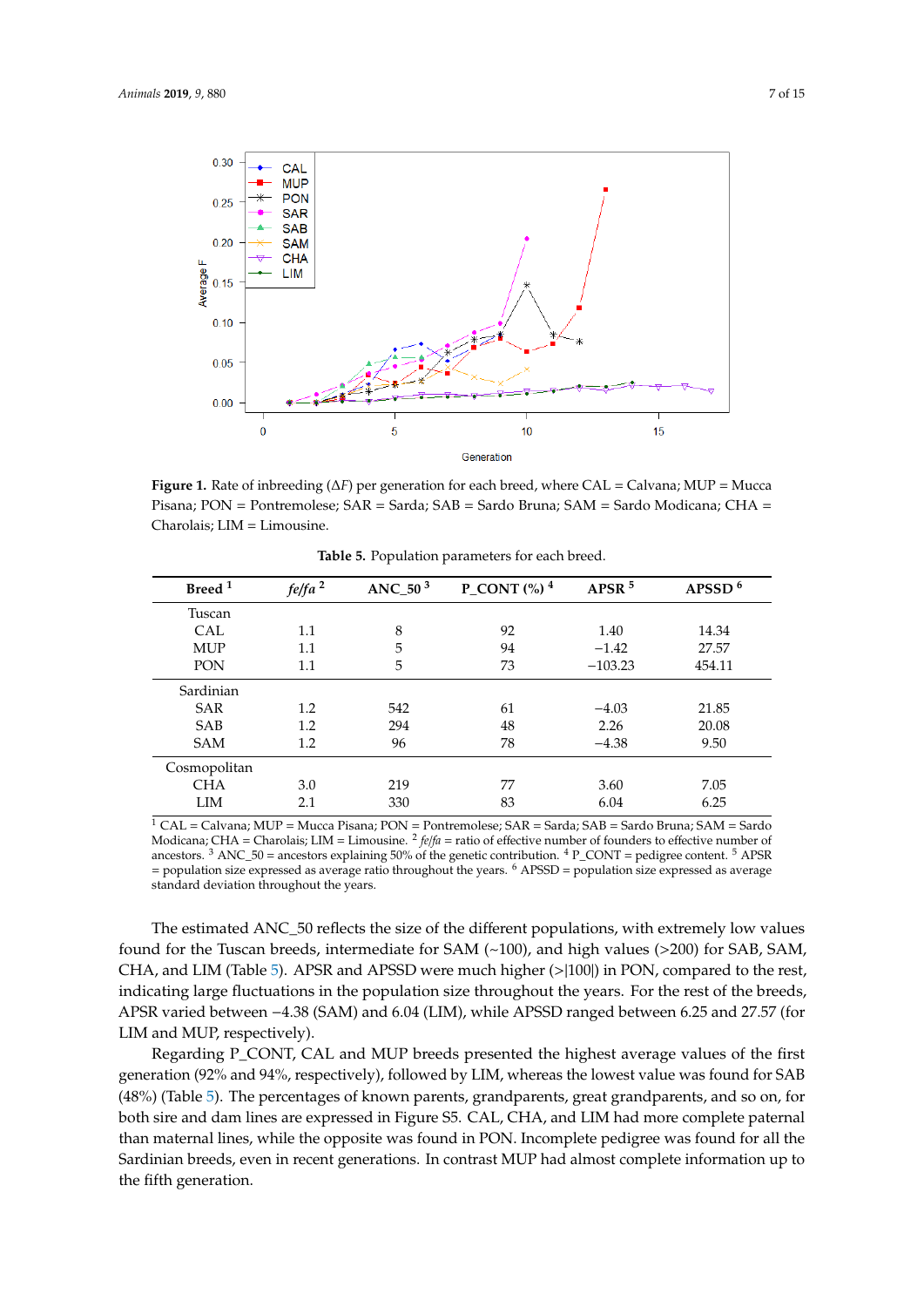All breeds had a very low percentage of mating between full-sibs (<1%) with the highest value being observed for PON (0.6%) (Figure [2\)](#page-7-0). being observed for PON (0.6%) (Figure 2). information up to the fifth generation. All breeds had a very low percentage of mating between full-sibs (<1%) with the highest value

<span id="page-7-0"></span>

**Figure 2.** Percentage of animals involved in matings between close relatives (between full-siblings **Figure 2.** Percentage of animals involved in matings between close relatives (between full-siblings (sibs), half-sibs, and parent–offspring) in each breed, where CAL = Calvana; MUP = Mucca Pisana; (sibs), half-sibs, and parent–offspring) in each breed, where CAL = Calvana; MUP = Mucca Pisana; PON = Pontremolese; SAR = Sarda; SAB = Sardo Bruna; SAM = Sardo Modicana; CHA = Charolais; PON = Pontremolese; SAR = Sarda; SAB = Sardo Bruna; SAM = Sardo Modicana; CHA = Charolais; LIM = Limousine. LIM = Limousine.

However, clear differences were observed for the half-sibs and the parent–offspring matings. these cases, CAL and MUP had the highest percentages (9.25% and 6.65%, respectively) for the In these cases, CAL and MUP had the highest percentages (9.25% and 6.65%, respectively) for the matings between half-sibs; for parent–offspring percentages were 8.2% and 6.25% for MUP and CAL, matings between half-sibs; for parent–offspring percentages were 8.2% and 6.25% for MUP and CAL, respectively. The cosmopolitan breeds had the lowest values in all cases. respectively. The cosmopolitan breeds had the lowest values in all cases.

## *3.3. PCA of the Population Structure Parameters 3.3. PCA of the Population Structure Parameters*

The biplot of the first two PCs, explaining together 78.31% of the total variation among breeds, The biplot of the first two PCs, explaining together 78.31% of the total variation among breeds, is shown in Fig[ur](#page-8-0)e 3. In general, PC1 (capturing 50.27% of the total variability) separated the local from the cosmopolitan breeds, with the exception of SAM which was placed closer to the cosmopolitan breeds, while PC2 (explaining 28.04% of the variability) further separated the Tuscan from the Sardinian breeds. More precisely, three groups were formed: (i)  $\mathsf{CAL}$  and MUP; (ii) SAR and SAB; and (iii)  $\mathsf{LIM}$ and CHA. SAM clustered between the Sardinian and the cosmopolitan breeds, while PON was on the sideline. CAL and MUP were located near the parameters linked to inbreeding and relatedness (i.e., AVG\_F, AR, and TMI), while CHA, LIM, and SAM were connected to the effective population size (*Ne*) and the *fe/fa* ratio. In PC1 all parameters were loaded except P\_CONT, while PC2 was mainly described by the P\_CONT and AVG\_F, with *Ne* and *fe|fa* ratio having loadings close to zero.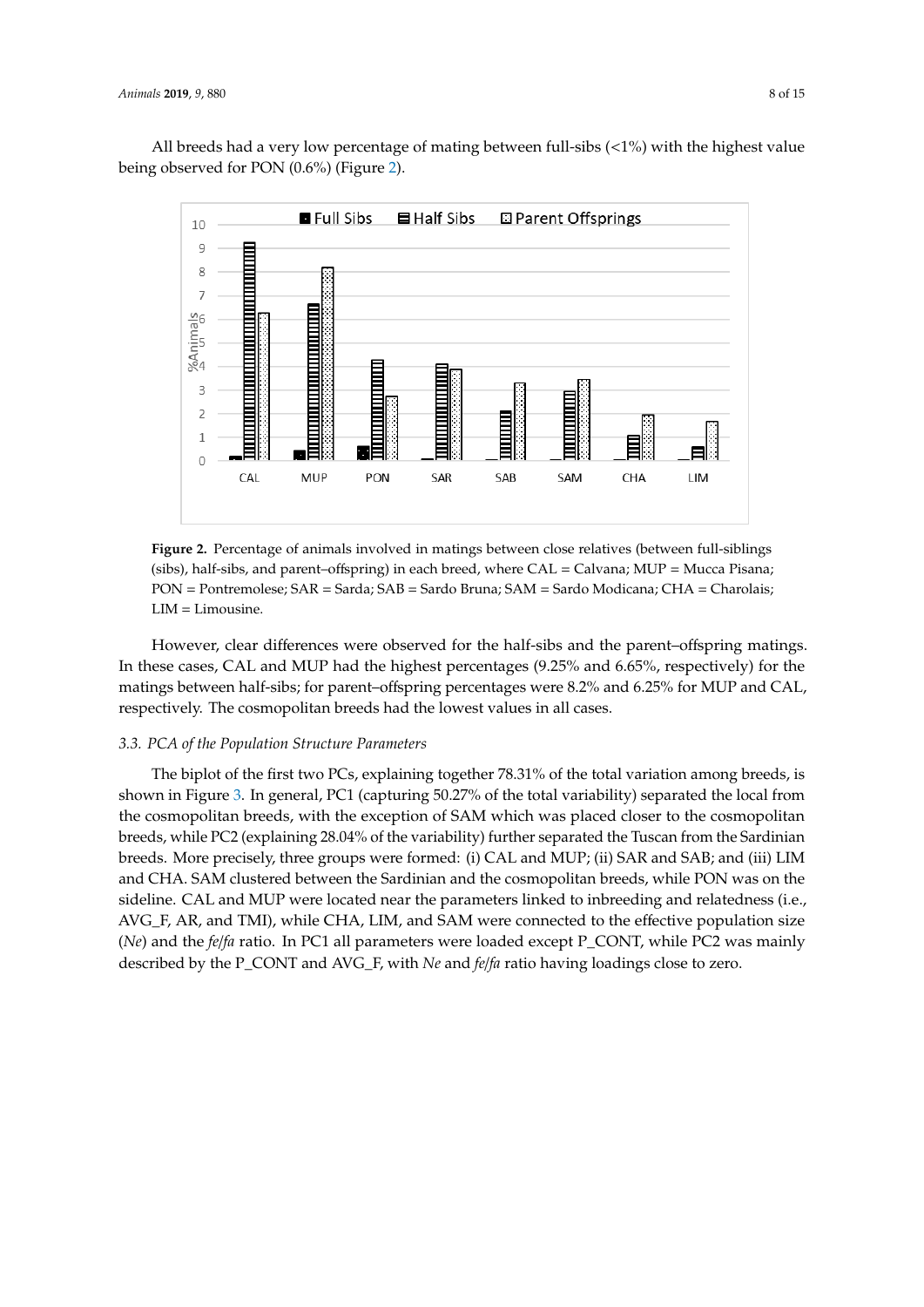<span id="page-8-0"></span>

Component 1 (50.26%)

**Figure 3.** Biplot of the first two principal components. Principal component analysis (PCA) performed **Figure 3.** Biplot of the first two principal components. Principal component analysis (PCA) performed on the following population parameters: true mean inbreeding (TMI); average coefficient inbreeding on the following population parameters: true mean inbreeding (TMI); average coefficient inbreeding (AVG\_F); average relatedness (AR); effective population size (*Ne*); effective number of (AVG\_F); average relatedness (AR); effective population size (*Ne*); effective number of founders/effective number of ancestors (fe/fa); ancestors explaining 50% (ANC\_50); pedigree content (P\_CONT); population size expressed as average ratio throughout the years (APSR); population size expressed as average standard deviation throughout the years (APSSD); generation interval (GI). The vectors represent the variables and the points represent the breeds.

#### **4. Discussion 4. Discussion**

To the best of our knowledge, this is the first study utilizing full pedigree records for the CAL, To the best of our knowledge, this is the first study utilizing full pedigree records for the CAL, MUP, PON, SAR, SAB, and SAM local beef breeds together with two Italian beef populations of the MUP, PON, SAR, SAB, and SAM local beef breeds together with two Italian beef populations of the CHA and LIM. Merging those breeds, our dataset consisted of three subgroups: three Tuscan breeds CHA and LIM. Merging those breeds, our dataset consisted of three subgroups: three Tuscan breeds under extinction (CAL, MUP, and PON); three local breeds from the island of Sardinia (SAR, SAB, under extinction (CAL, MUP, and PON); three local breeds from the island of Sardinia (SAR, SAB, and SAM, each consisting of a large population and without undergoing a breeding program); and two cosmopolitan beef breeds (CHA, LIM), that are mainly reared in Italy in the regions of Tuscany and and Sardinia and have recently set up a national breeding scheme. Sardinia and have recently set up a national breeding scheme.

The three Tuscan breeds are under extinction, hence drastic measures need to be taken for their The three Tuscan breeds are under extinction, hence drastic measures need to be taken for their conservation. At present, only 263 CAL (37 males and 226 females), 346 MUP (52 males and 294 conservation. At present, only 263 CAL (37 males and 226 females), 346 MUP (52 males and 294 females), and  $52 PON (8 \text{ m})$  and  $44 f/cm$  (a) cattle are alive. A pedigree analysis to investigate the investigate the females), and 52 PON (8 males and 44 females) cattle are alive. A pedigree analysis to investigate the relationships among individuals and the levels of inbreeding within each breed is a primary step.

# *4.1. Pedigree Analysis 4.1. Pedigree Analysis*

The level of inbreeding within a breed is closely related and dependent on the pedigree The level of inbreeding within a breed is closely related and dependent on the pedigree completeness [\[33\]](#page-13-7), because incomplete pedigree data can underestimate the level of inbreeding in a population [\[34\]](#page-13-8). In general, the degree of pedigree completeness was lower in Sardinian than in Tuscan and cosmopolitan breeds (Table [2\)](#page-4-0). Cappelloni [\[35\]](#page-13-9) reported pedigree completeness of 2.44, 3.18, and 1.72 equiGen for CAL, MUP, and PON, respectively, which is lower than those found in our analysis. This was somehow expected, since the quality of the pedigree data has increased over time and in more recent years. Pedigree completeness of all the local breeds in our study was also higher compared to Spanish local beef breeds investigated by Gutiérrez et al. [\[36\]](#page-13-10), but similar to the more recent study by Cañas-Alvarez et al. [\[37\]](#page-13-11), who focused on the same Spanish populations analyzing demographical changes until 2009. Torrecillas et al. [\[38\]](#page-13-12) also analyzed MUP pedigree data, but equiGen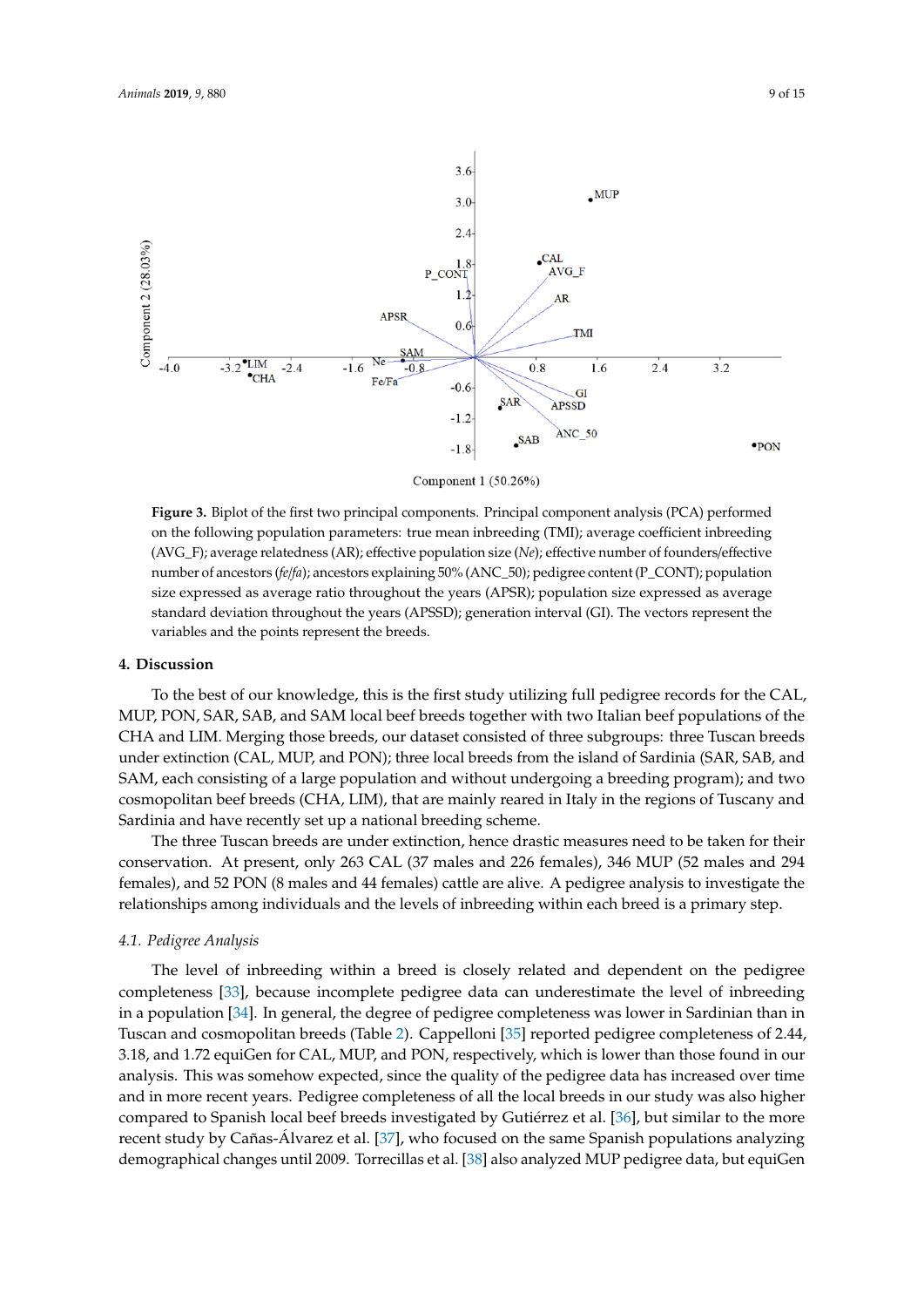values were lower than in the current study (2.26). This could be attributed to the smaller number of animals in the pedigree ( $n = 1231$ ) as well as to higher pedigree incompleteness.

Regarding the cosmopolitan breeds, the number of equiGen found in LIM was similar to Slovenian Limousine (3.38) reported by Kadlečík et al. [\[27\]](#page-13-1). In general, LIM and CHA had lower values of pedigree completeness compared to previously reported data on European Charolais (ranging from 8.3 in Swedish populations to 9.3 in French populations) and European Limousine (6.5 in Irish population to 7.5 in Swedish and British populations) [\[22\]](#page-12-15). However, values of equiGen reported in these studies were averaged over a specific time period (e.g., between 2004–2008 in European Charolais).

Gutiérrez et al. [\[36\]](#page-13-10) and Cañas-Álvarez et al. [\[37\]](#page-13-11) analyzed Spanish local beef breeds; their average GI in years was smaller (from 3.75 in Sayaguesa to 7.83 in Morucha) than those found in our study. The GI values of LIM and CHA were comparable to other commercial breeds like Angus and Nellore [\[39\]](#page-13-13). For PON, MUP, and SAR our analysis showed the longest GI of the sire–offspring pathways compared with the dam–offspring pathways (Table [3\)](#page-5-0). Similar results have been reported by Mc Parland et al. [\[40\]](#page-13-14) in Charolais, Limousine, Hereford, Angus, Simmental, and Holstein Friesian breeds. For the two cosmopolitan breeds and SAB results were opposite. Similar findings, however, have been previously reported in Illawarra Shorthorn, Hereford, and two Asturiana breeds [\[41–](#page-13-15)[43\]](#page-13-16). This could be partly attributed to the use of artificial insemination in cosmopolitan breeds nowadays, which is almost entirely missing in the local breeds, and farming practices (e.g., the longevity of the dams within each breed).

#### *4.2. Genetic Diversity*

The highest average inbreeding values were observed for Tuscan breeds (from 3.64% for PON to 7.25% for MUP) as shown in Table [4.](#page-5-1) The inbreeding level of CHA (0.96%) was similar to Swedish, Irish, and Danish Charolais, but higher than French Charolais (0.67%) [\[22\]](#page-12-15). The LIM had lower inbreeding than American  $(1\%)$  [\[44\]](#page-13-17) and Irish  $(1.08\%)$  Limousine [\[40\]](#page-13-14).

The TMI values were higher in breeds with a PCI lower than 40% (PON, SAR, SAB, and SAM) (Tables [2](#page-4-0) and [4\)](#page-5-1), confirming the underestimation of the inbreeding coefficient when pedigree is incomplete [\[30\]](#page-13-4). The level of inbreeding had, in general, a linear increase in local breeds among generations (Figure [1\)](#page-6-0), except for PON where the changes in the number of animals throughout generations produced an erratic trend.

Another measure commonly used to assess the genetic variability within a breed is *Ne*. Meuwissen [\[45\]](#page-13-18) proposed a threshold value of 50 animals to prevent the loss of genetic variability. The local breeds in our study had lower values of *Ne* than the threshold proposed, ranging between 14 and 40. However, a common problem related to the analysis of *Ne* is the amount of missing data in the pedigree. Boichard et al. [\[30\]](#page-13-4) argued that the low pedigree completeness could result in overestimation of the *Ne*. In our study, the Sardinian breeds had very low pedigree quality, as depicted by the estimation of equiGen and the PCI (Table [4\)](#page-5-1), and although the population size of those breeds is large enough, *Ne* was low (SAR = 16.64; SAB = 18.91; SAM = 39.79), suggesting that the situation could be more alarming in terms of loss of genetic variability.

The situation is different for the Tuscan breeds. The higher pedigree quality (greater values of equiGen and PCI) allowed for more accurate estimation of *Ne*. The low values found for the three populations, ranging between 14.6 (PON) and 19.7 (CAL), together with the small populations and the number of farms, report these breeds to be in an alarming situation. Notably, nowadays ~48% of the alive CAL cattle and ~70% of PON belong to four farms, while for MUP, five farms keep ~79% of the total population. This is a worrisome fact. In the case of an outbreak disease in the area there will be a thread on the existence of the Tuscan breeds.

Compared to other Italian local beef breeds (Chianina, Marchigiana, and Romagnola) analyzed by Bozzi et al. [\[46\]](#page-13-19), the three Tuscan breeds had lower *Ne* estimates. In a more recent study, Mastrangelo et al. [\[21\]](#page-12-14) analyzed genomic data for the same local and cosmopolitan breeds presented in this study. The reported *Ne* estimates differed from our estimates (Calvana = 33.5; Mucca Pisana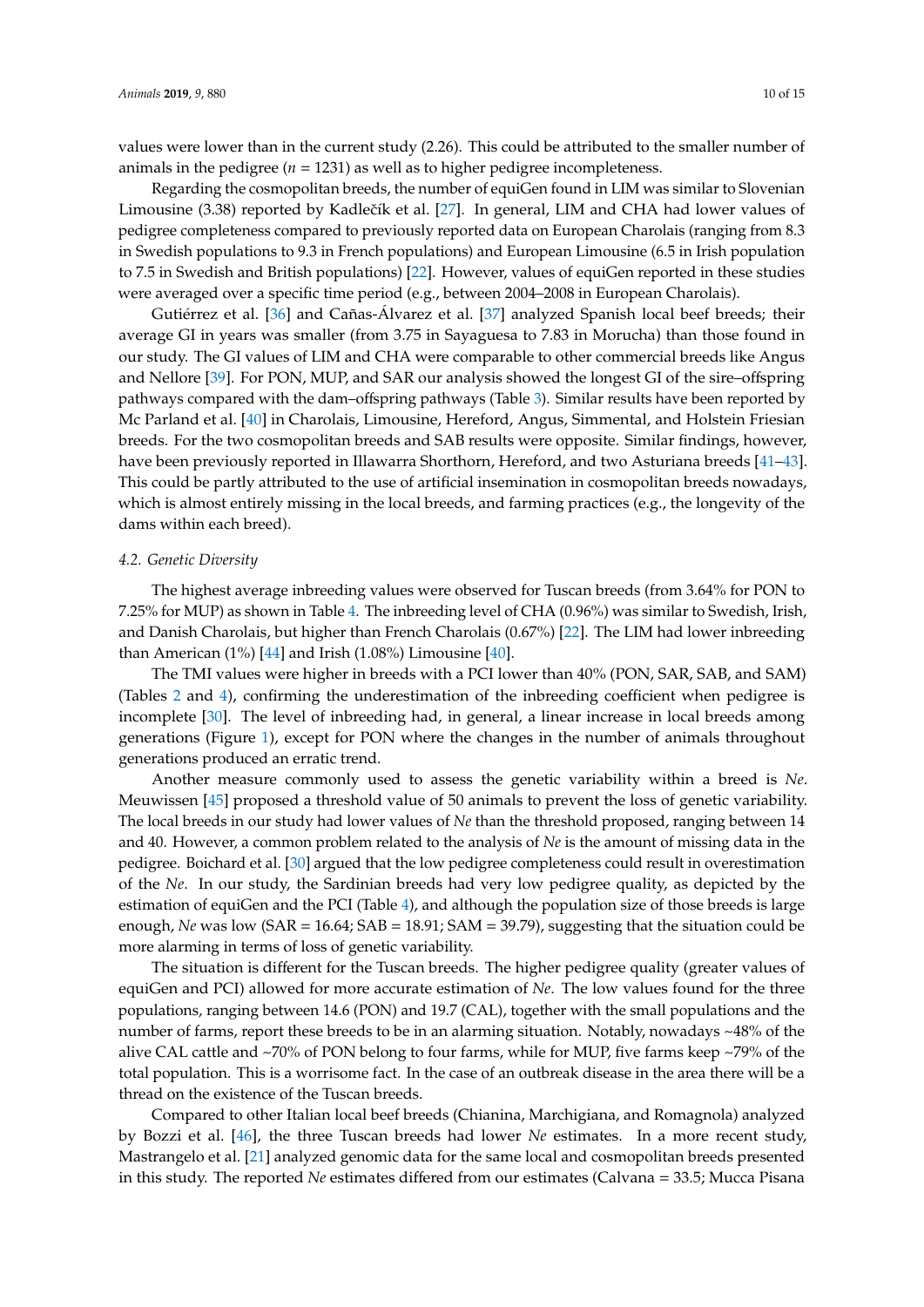= 8.7; Pontremolese = 7.2; Sarda = 62.2; Sardo Bruna = 1021.3; Sardo Modicana = 54.8; Charolais = 67.8; Limousine = 468.9); however, this discrepancy could be attributed to a different approach used from the authors, who estimated *Ne* from the relationship between linkage disequilibrium (LD), *Ne,* and recombination rate. Moreover, their analysis was based on a small sample of the total population per breed (24, 23, 24, 30, 10, 28, 25, and 20, for CAL, MUP, PON, SAR, SAB, SAM, CHA, and LIM, respectively), which might not be representative of the population. Future genomic analysis utilizing a larger number of animals could help in reducing this discrepancy. Nevertheless, this is another indicator of the sensitivity of the *Ne* estimates upon the methodology applied.

Regarding the level of inbreeding, FAO suggests a threshold of 1% per generation to maintain reproductive fitness [\[47\]](#page-13-20). Several studies had analyzed ∆*F* with different approaches, estimating annual ∆*F* [\[22](#page-12-15)[,36\]](#page-13-10) or per generation [\[48\]](#page-13-21), while others emphasize ∆*F* during the last generation [\[46\]](#page-13-19). The six local breeds had ∆*F* greater than 1% per generation with the highest value observed for PON (3.42%). The AR between individuals of the Tuscan populations ranged from 6.4 to 10.5, indicating that animals shared a high percentage of alleles in relation to the population. The AR values observed in Sardinian breeds were low (<0.4%), but this could also be an artefact due to the lack of complete pedigree data.

The *fe*/*fa* ratio close to 1 that was found in all local breeds indicates a high balance between the founders' contributions and consequently, an absence of bottleneck effect [\[30\]](#page-13-4). As expected, LIM and CHA presented greater values, which could be mainly attributed to selection. Estimates of ANC\_50 (Table [5\)](#page-6-1) suggested the presence of founder effect for the Tuscan breeds. Regarding the pedigree content, in general, the completeness of sire pathways was higher in more distant generations. Similar findings have been reported in Spanish local beef breeds [\[36\]](#page-13-10). The maternal line information was more complete only in the last generations.

The proportions of mating between close relatives were also examined. The most alarming situations were observed for CAL, PON, MUP, and SAR, with rates of half-sibs matings >4% and up to 9.25% for CAL (Figure [2\)](#page-7-0). Although matings between full-sibs are avoided, high rates of mating between half-sibs and parent–offspring are worrisome. In contrast, the cosmopolitan breeds had a very low percentage of matings between close relatives. This was to some extent expected, since both populations in Italy were based so far on imported animals and semen from abroad, while the national breeding program was recently initialized. Finally, a PCA performed on a set of estimated population parameters revealed the similarity and a common structure between CHA–LIM, SAR–SAB, and CAL–MUP (Figure [3\)](#page-8-0).

#### *4.3. Measures of Conservation*

Present results suggest the necessity of safeguarding measures that will guarantee the physical, economic, and logistic viability of the three Tuscan breeds and thereby their existence. High rates of parent–offspring and half-sibs matings in MUP outline the necessity for the development of an appropriate mating scheme. Several ways exist to preserve animal populations from extinction and maintain genetic diversity within a population: (i) genetic/genomic tools, (ii) biotechnology, (iii) management, (iv) scientific support, (v) cultural relatedness, and (vi) political engagement. In the first two categories, cryoconservation of semen, embryos and oocytes could be reported [\[4,](#page-11-3)[49\]](#page-13-22). In addition, control of mating targeting either sustaining biodiversity or maintaining favorable characteristics of the animals, or both, could be applied [\[50,](#page-13-23)[51\]](#page-14-0). Optimal contribution offers one possible way to achieve this [\[52\]](#page-14-1). Moreover, animal genotyping will improve not only the correct parental assignment but also will provide with a clearer description of relationships among individuals as well as similarities among different breeds at the genomic level [\[21\]](#page-12-14). The use of multiple ovulation embryo transfer (MOET) is another strategy that could be utilized to keep favorable genetic material in the population. Scientific support could be further enhanced via the development of research nucleus per breed to investigate the variability in a set of phenotypes and the potential of selective breeding. For local breeds, historical bonds with the culture can be found and should not be overlooked. To complement this, the development of appropriate marketing of the final product (mainly meat in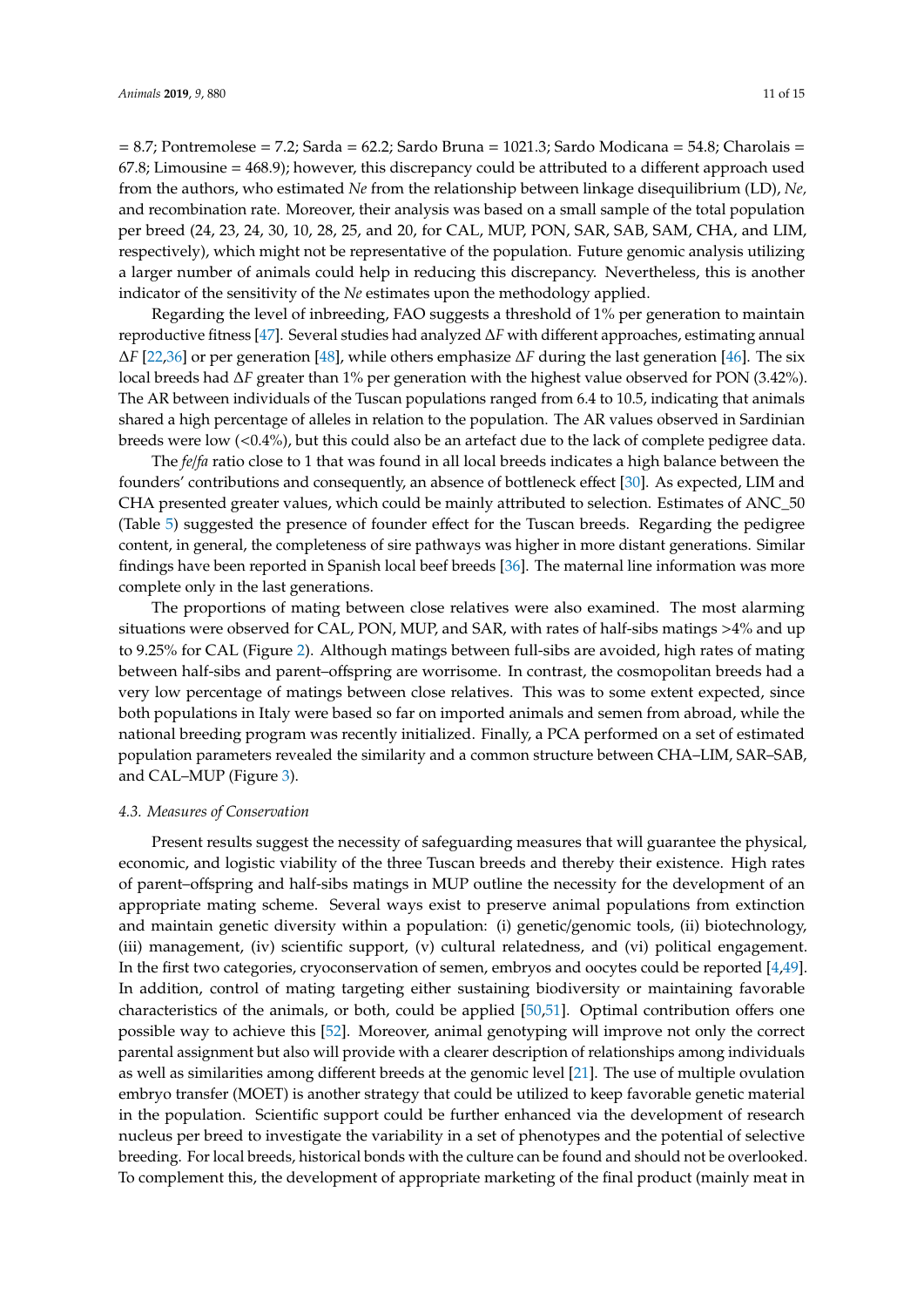our case) that will guarantee reliance from the consumers as well as a satisfying income to the farmers should be considered. A techno-economic analysis could be a further step to assess the applicability of different scenarios and to quantify cost–benefit.

#### **5. Conclusions**

Our analysis outlined the critical situation, in terms of population size and genetic diversity, for the Pontremolese, Calvana, and Mucca Pisana breeds. Concerning the breeds of Sardinia (Sarda, Sardo Bruna, and Sardo Modicana) low pedigree quality poses restrictions for an accurate assessment of the genetic diversity. However, trends of pedigree completeness in recent years are encouraging and towards the desired direction. Genomic data, favorably of a large and representative sample per breed, are expected to bridge this gap and to shed more light on the genomic background of the aforementioned breeds and the level of their genomic diversity.

As expected, based on the history of the CHA and LIM breeds, there is space for intense selection. However, this should not be thoughtlessly applied, but under an optimized scheme taking into account both an increased genetic gain of the traits under selection and maintenance of genetic diversity.

**Supplementary Materials:** The following are available online at http://[www.mdpi.com](http://www.mdpi.com/2076-2615/9/11/880/s1)/2076-2615/9/11/880/s1. Figure S1. Number of males and females per generation for each breed, where CAL = Calvana; MUP = Mucca Pisana; PON = Pontremolese; SAR = Sarda; SAB = Sardo Bruna; SAM = Sardo Modicana; CHA = Charolais; LIM = Limousine. Figure S2. Pedigree completeness investigated for each breed as the average pedigree completeness index (PCI) for each generation, where  $CAL = Calvana$ ;  $MUP = Mucca$  Pisana;  $PON = Pontremoles$ ;  $SAR =$ Sarda; SAB = Sardo Bruna; SAM = Sardo Modicana; CHA = Charolais; LIM = Limousine. Figure S3. Pedigree completeness investigated as the average equivalent generations (equiGen) for each breed for each generation, where  $CAL = Calvana$ ;  $MUP = Mucca$  Pisana;  $PON = Pontremolese$ ;  $SAR = Sarda$ ;  $SAB = Sardo Bruna$ ;  $SAM =$ Sardo Modicana; CHA = Charolais; LIM = Limousine. Figure S4. Generation intervals for each breed, for the four pathways: father–son, father–daughter, mother–son, and mother–daughter, where CAL = Calvana; MUP = Mucca Pisana; PON = Pontremolese; SAR = Sarda; SAB = Sardo Bruna; SAM = Sardo Modicana; CHA = Charolais; LIM = Limousine. Figure S5. Pedigree content for each breed, for (**a**) Tuscan breeds, (**b**) Sardinian breeds, (**c**) cosmopolitan breeds. Each line is structured as follows: the top is the paternal line and the bottom is the maternal line.

**Author Contributions:** R.B. and S.B. conceived the idea, formulated the objectives of this study, and supervised the project. M.C.F. and M.P.G.d.R. conducted the analysis and wrote the first draft of the paper. C.D. helped in data preparation and in supervising the project. R.N. and P.L.S.C. contributed to discussions and critically contributed to the final version of the manuscript. All authors read and approved the final manuscript.

**Funding:** This research was funded by ANACLI, grant number 2015.99.2264.1127.

**Acknowledgments:** The research was funded by ANACLI through the I-BEEF project PSRN 2014-2020. Sottomisura 10.2: Biodiversità animale. We acknowledge the Italian Breeders Association (AIA) and Associazione Nazionale Allevatori delle razze bovine Charolaise e Limousine (ANACLI) for providing the data.

**Conflicts of Interest:** The authors declare no conflicts of interest. The funders had no role in the design of the study; in the collection, analyses, or interpretation of data; in the writing of the manuscript, or in the decision to publish the results.

#### **References**

- <span id="page-11-0"></span>1. Larson, G.; Bürger, J. A population genetics view of animal domestication. *Trends Genet.* **2013**, *29*, 197–205. [\[CrossRef\]](http://dx.doi.org/10.1016/j.tig.2013.01.003) [\[PubMed\]](http://www.ncbi.nlm.nih.gov/pubmed/23415592)
- <span id="page-11-1"></span>2. Scheu, A.; Powell, A.; Bollongino, R.; Vigne, J.-D.; Tresset, A.; Çakırlar, C.; Benecke, N.; Bürger, J. The genetic prehistory of domesticated cattle from their origin to the spread across Europe. *BMC Genet.* **2015**, *16*, 54. [\[CrossRef\]](http://dx.doi.org/10.1186/s12863-015-0203-2) [\[PubMed\]](http://www.ncbi.nlm.nih.gov/pubmed/26018295)
- <span id="page-11-2"></span>3. Bollongino, R.; Burger, J.; Powell, A.; Mashkour, M.; Vigne, J.-D.; Thomas, M.G. Modern Taurine Cattle Descended from Small Number of Near-Eastern Founders. *Mol. Biol. Evol.* **2012**, *29*, 2101–2104. [\[CrossRef\]](http://dx.doi.org/10.1093/molbev/mss092) [\[PubMed\]](http://www.ncbi.nlm.nih.gov/pubmed/22422765)
- <span id="page-11-3"></span>4. Hiemstra, S.J. *Local Cattle Breeds in Europe: Development of Policies and Strategies for Self-Sustaining Breeds*; Academic Publishing: Wageningen, The Netherlands, 2010; ISBN 978-90-8686-144-6.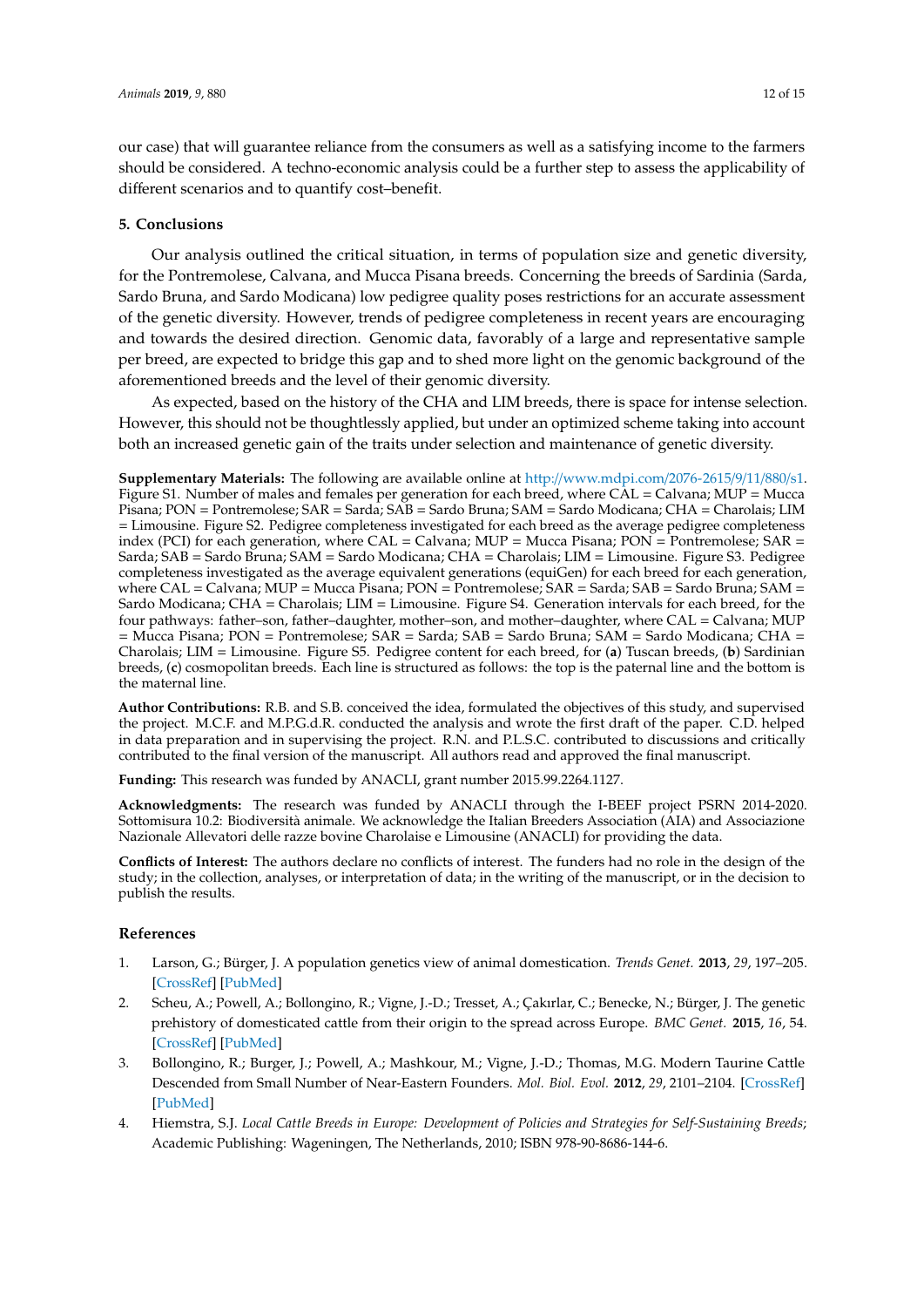- <span id="page-12-0"></span>5. Hickey, J.M.; Chiurugwi, T.; Mackay, I.; Powell, W. Implementing Genomic Selection in CGIAR Breeding Programs Workshop Participants. Genomic prediction unifies animal and plant breeding programs to form platforms for biological discovery. *Nat. Genet.* **2017**, *49*, 1297–1303. [\[CrossRef\]](http://dx.doi.org/10.1038/ng.3920)
- <span id="page-12-1"></span>6. Anderson, S. Animal genetic resources and sustainable livelihoods. *Ecol. Econ.* **2003**, *45*, 331–339. [\[CrossRef\]](http://dx.doi.org/10.1016/S0921-8009(03)00088-0)
- 7. Wollny, C.B. The need to conserve farm animal genetic resources in Africa: Should policy makers be concerned? *Ecol. Econ.* **2003**, *45*, 341–351. [\[CrossRef\]](http://dx.doi.org/10.1016/S0921-8009(03)00089-2)
- <span id="page-12-2"></span>8. Ovaska, U.; Soini, K. Local Breeds—Rural Heritage or New Market Opportunities? Colliding Views on the Conservation and Sustainable Use of Landraces. *Sociol. Rural.* **2017**, *57*, 709–729. [\[CrossRef\]](http://dx.doi.org/10.1111/soru.12140)
- <span id="page-12-3"></span>9. Godfray, H.C.J.; Beddington, J.R.; Crute, I.R.; Haddad, L.; Lawrence, D.; Muir, J.F.; Pretty, J.; Robinson, S.; Thomas, S.M.; Toulmin, C. Food Security: The Challenge of Feeding 9 Billion People. *Science* **2010**, *327*, 812–818. [\[CrossRef\]](http://dx.doi.org/10.1126/science.1185383)
- 10. Nelson, G.C.; Rosegrant, M.W.; Palazzo, A.; Gray, I.; Ingersoll, C.; Robertson, R.; Tokgoz, S.; Zhu, T.; Sulser, T.B.; Ringler, C.; et al. *Food Security, Farming, and Climate Change to 2050: Scenarios, Results, Policy Options*; International Food Policy Research Institute: Washington, DC, USA, 2010; ISBN 978-0-89629-186-7.
- <span id="page-12-4"></span>11. The Economist Intelligence Unit. *Global Food Security Index 2018*; Economist Intelligence Unit: London, UK, 2018.
- <span id="page-12-5"></span>12. Risk Status of Animal Genetic Resources|Domestic Animal Diversity Information System (DAD-IS)|Food and Agriculture Organization of the United Nations. Available online: http://www.fao.org/dad-is/[risk-status-of](http://www.fao.org/dad-is/risk-status-of-animal-genetic-resources/en/)[animal-genetic-resources](http://www.fao.org/dad-is/risk-status-of-animal-genetic-resources/en/)/en/ (accessed on 16 September 2019).
- <span id="page-12-6"></span>13. Domestic Animal Diversity Information System (DAD-IS) Food and Agriculture Organization of the United Nations. Available online: http://[www.fao.org](http://www.fao.org/dad-is/en/)/dad-is/en/ (accessed on 16 September 2019).
- <span id="page-12-7"></span>14. Mendelsohn, R. The challenge of conserving indigenous domesticated animals. *Ecol. Econ.* **2003**, *45*, 501–510. [\[CrossRef\]](http://dx.doi.org/10.1016/S0921-8009(03)00100-9)
- <span id="page-12-8"></span>15. Curone, G.; Filipe, J.; Cremonesi, P.; Trevisi, E.; Amadori, M.; Pollera, C.; Castiglioni, B.; Turin, L.; Tedde, V.; Vigo, D.; et al. What we have lost: Mastitis resistance in Holstein Friesians and in a local cattle breed. *Res. Veter Sci.* **2018**, *116*, 88–98. [\[CrossRef\]](http://dx.doi.org/10.1016/j.rvsc.2017.11.020)
- <span id="page-12-9"></span>16. Oldenbroek, K. *Utilisation and Conservation of Farm Animal Genetic Resources*; Wageningen Academic Publisher: Wageningen, The Netherlands, 2007; ISBN 978-90-8686-032-6.
- <span id="page-12-10"></span>17. Hill, W.G.; Mackay, T.F.C. Falconer and Introduction to quantitative genetics. *Genetics* **2004**, *167*, 1529–1536. [\[PubMed\]](http://www.ncbi.nlm.nih.gov/pubmed/15342495)
- <span id="page-12-11"></span>18. Sumreddee, P.; Toghiani, S.; Hay, E.H.; Roberts, A.; Agrrey, S.E.; Rekaya, R. Inbreeding depression in line 1 Hereford cattle population using pedigree and genomic information1. *J. Anim. Sci.* **2019**, *97*, 1–18. [\[CrossRef\]](http://dx.doi.org/10.1093/jas/sky385) [\[PubMed\]](http://www.ncbi.nlm.nih.gov/pubmed/30304409)
- <span id="page-12-12"></span>19. Pereira, R.; Santana, M.; Ayres, D.; Bignardi, A.; Menezes, G.; Silva, L.; Machado, C.; Josahkian, L.; Albuquerque, L. Inbreeding depression in Zebu cattle traits. *J. Anim. Breed. Genet.* **2016**, *133*, 523–533. [\[CrossRef\]](http://dx.doi.org/10.1111/jbg.12219)
- <span id="page-12-13"></span>20. Charlesworth, B. Effective population size and patterns of molecular evolution and variation. *Nat. Rev. Genet.* **2009**, *10*, 195–205. [\[CrossRef\]](http://dx.doi.org/10.1038/nrg2526) [\[PubMed\]](http://www.ncbi.nlm.nih.gov/pubmed/19204717)
- <span id="page-12-14"></span>21. Mastrangelo, S.; Ciani, E.; Marsan, P.A.; Bagnato, A.; Battaglini, L.; Bozzi, R.; Carta, A.; Catillo, G.; Cassandro, M.; Casu, S.; et al. Conservation status and historical relatedness of Italian cattle breeds. *Genet. Sel. Evol.* **2018**, *50*, 35. [\[CrossRef\]](http://dx.doi.org/10.1186/s12711-018-0406-x) [\[PubMed\]](http://www.ncbi.nlm.nih.gov/pubmed/29940848)
- <span id="page-12-15"></span>22. Bouquet, A.; Venot, E.; Laloë, D.; Forabosco, F.; Fogh, A.; Pabiou, T.; Moore, K.; Eriksson, J.-A.; Renand, G.; Phocas, F. Genetic structure of the European Charolais and Limousin cattle metapopulations using pedigree analyses. *J. Anim. Sci.* **2011**, *89*, 1719–1730. [\[CrossRef\]](http://dx.doi.org/10.2527/jas.2010-3469) [\[PubMed\]](http://www.ncbi.nlm.nih.gov/pubmed/21606443)
- 23. Piccoli, M.L.; Neto, J.B.; Brito, F.V.; Campos, L.T.; Bértoli, C.D.; Campos, G.S.; Cobuci, J.A.; McManus, C.M.; Barcellos, J.O.J.; Gama, L.T. Origins and genetic diversity of British cattle breeds in Brazil assessed by pedigree analyses1. *J. Anim. Sci.* **2014**, *92*, 1920–1930. [\[CrossRef\]](http://dx.doi.org/10.2527/jas.2013-7283)
- <span id="page-12-16"></span>24. Cavani, L.; Silva, R.M.D.O.; Carreño, L.O.D.; Ono, R.K.; Bertipaglia, T.S.; Farah, M.M.; Millen, D.D.; Fonseca, R.D. Genetic diversity of Brazilian Brahman cattle by pedigree analysis. *Pesqui. Agropecuária Bras.* **2018**, *53*, 74–79. [\[CrossRef\]](http://dx.doi.org/10.1590/s0100-204x2018000100008)
- <span id="page-12-17"></span>25. Gutierrez, J.; Goyache, F. A note on ENDOG: A computer program for analysing pedigree information. *J. Anim. Breed. Genet.* **2005**, *122*, 172–176. [\[CrossRef\]](http://dx.doi.org/10.1111/j.1439-0388.2005.00512.x)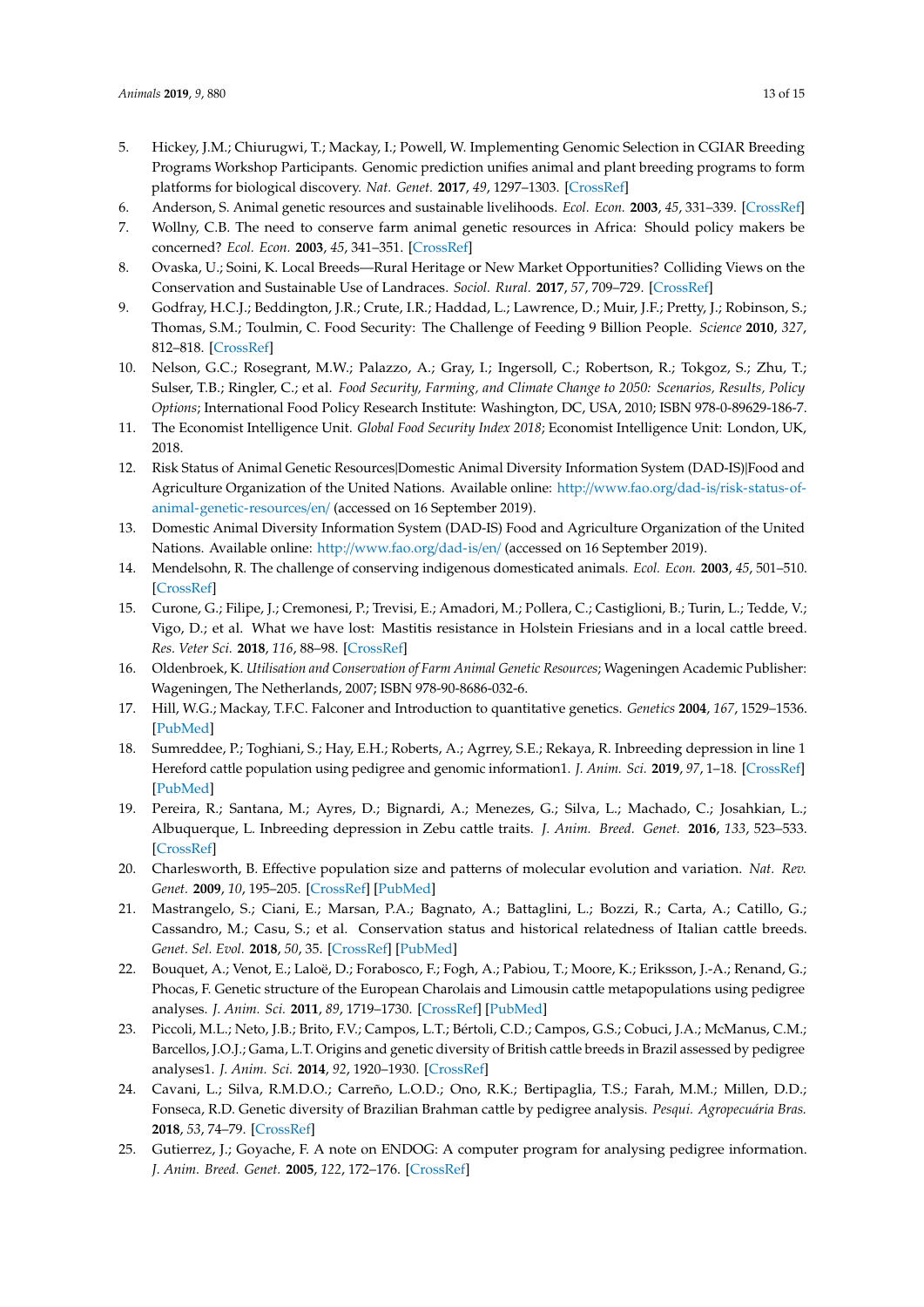- <span id="page-13-0"></span>26. Maignel, L.; Boichard, D.; Verrier, E. Genetic variability of French dairy breeds estimated from pedigree information. *Interbull Bull.* **1996**, *14*, 49–56.
- <span id="page-13-1"></span>27. Kadlečík, O.; Pavlík, I.; Moravčíková, N.; Kasarda, R. Inbreeding and genetic diversity loss of four cattle beef breeds in Slovakia. *Acta Fytotech. Zootech.* **2016**, *19*, 59–63. [\[CrossRef\]](http://dx.doi.org/10.15414/afz.2016.19.02.59-63)
- <span id="page-13-2"></span>28. Maccluer, J.W.; Boyce, A.J.; Dyke, B.; Pfenning, D.W.; Parsons, C.J.; Weitkamp, L.R. Inbreeding and pedigree structure in Standardbred horses. *J. Hered.* **1983**, *74*, 394–399. [\[CrossRef\]](http://dx.doi.org/10.1093/oxfordjournals.jhered.a109824)
- <span id="page-13-3"></span>29. Meuwissen, T.; Luo, Z. Computing inbreeding coefficients in large populations. *Genet. Sel. Evol.* **1992**, *24*, 305–313. [\[CrossRef\]](http://dx.doi.org/10.1186/1297-9686-24-4-305)
- <span id="page-13-4"></span>30. Boichard, D.; Maignel, L.; Verrier, E. The value of using probabilities of gene origin to measure genetic variability in a population. *Genet. Sel. Evol.* **1997**, *29*, 5–23. [\[CrossRef\]](http://dx.doi.org/10.1186/1297-9686-29-1-5)
- <span id="page-13-5"></span>31. Abegaz, F.; Chaichoompu, K.; Génin, E.; Fardo, D.W.; König, I.R.; Mahachie John, J.M.; Van Steen, K. Principals about principal components in statistical genetics. *Brief. Bioinform.* **2018**, bby081. [\[CrossRef\]](http://dx.doi.org/10.1093/bib/bby081)
- <span id="page-13-6"></span>32. Hammer, O.; Harper, D.; Ryan, P. PAST: Paleontological Statistics Software Package for Education and Data Analysis. *Palaeontol. Electron.* **2001**, *4*, 1–9.
- <span id="page-13-7"></span>33. Cassell, B.; Adamec, V.; Pearson, R. Effect of Incomplete Pedigrees on Estimates of Inbreeding and Inbreeding Depression for Days to First Service and Summit Milk Yield in Holsteins and Jerseys. *J. Dairy Sci.* **2003**, *86*, 2967–2976. [\[CrossRef\]](http://dx.doi.org/10.3168/jds.S0022-0302(03)73894-6)
- <span id="page-13-8"></span>34. Lutaaya, E.; Misztal, I.; Bertrand, J.; Mabry, J. Inbreeding in populations with incomplete pedigrees. *J. Anim. Breed. Genet.* **2001**, *116*, 475–480. [\[CrossRef\]](http://dx.doi.org/10.1046/j.1439-0388.1999.00210.x)
- <span id="page-13-9"></span>35. Cappelloni, M. Sviluppo di Metodi per la Gestione di Razze Autoctone Italiane. Ph.D. Thesis, Università degli Studi di Padova, Padova, Italy, 2013.
- <span id="page-13-10"></span>36. Gutiérrez, J.P.; Altarriba, J.; Díaz, C.; Quintanilla, R.; Cañón, J.; Piedrafita, J. Pedigree analysis of eight Spanish beef cattle breeds. *Genet. Sel. Evol.* **2003**, *35*, 43–63. [\[CrossRef\]](http://dx.doi.org/10.1186/1297-9686-35-1-43)
- <span id="page-13-11"></span>37. Cañas-Álvarez, J.J.; Gónzalez-Rodríguez, A.; Martín-Collado, D.; Avilés, C.; Altarriba, J.; Baro, J.A.; De La Fuente, L.F.; Díaz, C.; Molina, A.; Varona, L.; et al. Monitoring changes in the demographic and genealogical structure of the main Spanish local beef breeds1. *J. Anim. Sci.* **2014**, *92*, 4364–4374. [\[CrossRef\]](http://dx.doi.org/10.2527/jas.2013-7420)
- <span id="page-13-12"></span>38. Torrecillas, C.P.; Bozzi, R.; Negrini, R.; Filippini, F.; Giorgetti, A. Genetic variability of three Italian cattle breeds determined by parameters based on probabilities of gene origin. *J. Anim. Breed. Genet.* **2002**, *119*, 274–279. [\[CrossRef\]](http://dx.doi.org/10.1046/j.1439-0388.2002.00342.x)
- <span id="page-13-13"></span>39. Falleiro, V.B.; Malhado, C.H.M.; Malhado, A.C.M.; Carneiro, P.L.S.; Carrillo, J.A.; Song, J. Population Structure and Genetic Variability of Angus and Nellore Herds. *J. Agric. Sci.* **2014**, *6*, 276. [\[CrossRef\]](http://dx.doi.org/10.5539/jas.v6n12p276)
- <span id="page-13-14"></span>40. Mc Parland, S.; Kearney, J.F.; Rath, M.; Berry, D. Inbreeding trends and pedigree analysis of Irish dairy and beef cattle populations. *J. Anim. Sci.* **2007**, *85*, 322–331. [\[CrossRef\]](http://dx.doi.org/10.2527/jas.2006-367) [\[PubMed\]](http://www.ncbi.nlm.nih.gov/pubmed/17040944)
- <span id="page-13-15"></span>41. Cañón, J.; Gutiérrez, J.; Dunner, S.; Goyache, F.; Vallejo, M. Herdbook analyses of the Asturiana beef cattle breeds. *Genet. Sel. Evol.* **1994**, *26*, 65–75. [\[CrossRef\]](http://dx.doi.org/10.1186/1297-9686-26-1-65)
- 42. Herron, N.; Pattie, W. Studies of the Australian Illawarra Shorthorn breed of dairy cattle. II.\* Genetic analysis. *Aust. J. Agric. Res.* **1977**, *28*, 1119–1132. [\[CrossRef\]](http://dx.doi.org/10.1071/AR9771119)
- <span id="page-13-16"></span>43. Ozkütük, K.; Bichard, M. Studies of pedigree Hereford cattle breeding. 1. Herdbook analyses. *Anim. Sci.* **1977**, *24*, 1–13. [\[CrossRef\]](http://dx.doi.org/10.1017/S0003356100039155)
- <span id="page-13-17"></span>44. Gengler, N.; Misztal, I.; Bertrand, J.K.; Culbertson, M.S. Estimation of the dominance variance for postweaning gain in the U.S. Limousin population. *J. Anim. Sci.* **1998**, *76*, 2515. [\[CrossRef\]](http://dx.doi.org/10.2527/1998.76102515x)
- <span id="page-13-18"></span>45. Meuwissen, T.H.E. Operation of Conservation Schemes. In *Genebanks and the Management of Farm Animal Genetic Resources*; DLO Institute for Animal Science and Health: Lelystad, The Netherlands, 1999.
- <span id="page-13-19"></span>46. Bozzi, R.; Franci, O.; Forabosco, F.; Pugliese, C.; Crovetti, A.; Filippini, F. Genetic variability in three Italian beef cattle breeds derived from pedigree information. *Ital. J. Anim. Sci.* **2010**, *5*, 129–137. [\[CrossRef\]](http://dx.doi.org/10.4081/ijas.2006.129)
- <span id="page-13-20"></span>47. FAO. *Secondary Guidelines for Development of National Farm Animal Genetic Resources Management Plans—Management of Small Populations at Risk*; FAO: Rome, Italy, 1998.
- <span id="page-13-21"></span>48. Melka, M.; Stachowicz, K.; Miglior, F.; Schenkel, F. Analyses of genetic diversity in five Canadian dairy breeds using pedigree data. *J. Anim. Breed. Genet.* **2013**, *130*, 476–486. [\[CrossRef\]](http://dx.doi.org/10.1111/jbg.12050)
- <span id="page-13-22"></span>49. Howard, J.T.; Pryce, J.E.; Baes, C.; Maltecca, C. Invited review: Inbreeding in the genomics era: Inbreeding, inbreeding depression, and management of genomic variability. *J. Dairy Sci.* **2017**, *100*, 6009–6024. [\[CrossRef\]](http://dx.doi.org/10.3168/jds.2017-12787)
- <span id="page-13-23"></span>50. Biscarini, F.; Nicolazzi, E.L.; Stella, A.; Boettcher, P.J.; Gandini, G. Challenges and opportunities in genetic improvement of local livestock breeds. *Front. Genet.* **2015**, *6*, 6. [\[CrossRef\]](http://dx.doi.org/10.3389/fgene.2015.00033) [\[PubMed\]](http://www.ncbi.nlm.nih.gov/pubmed/25763010)